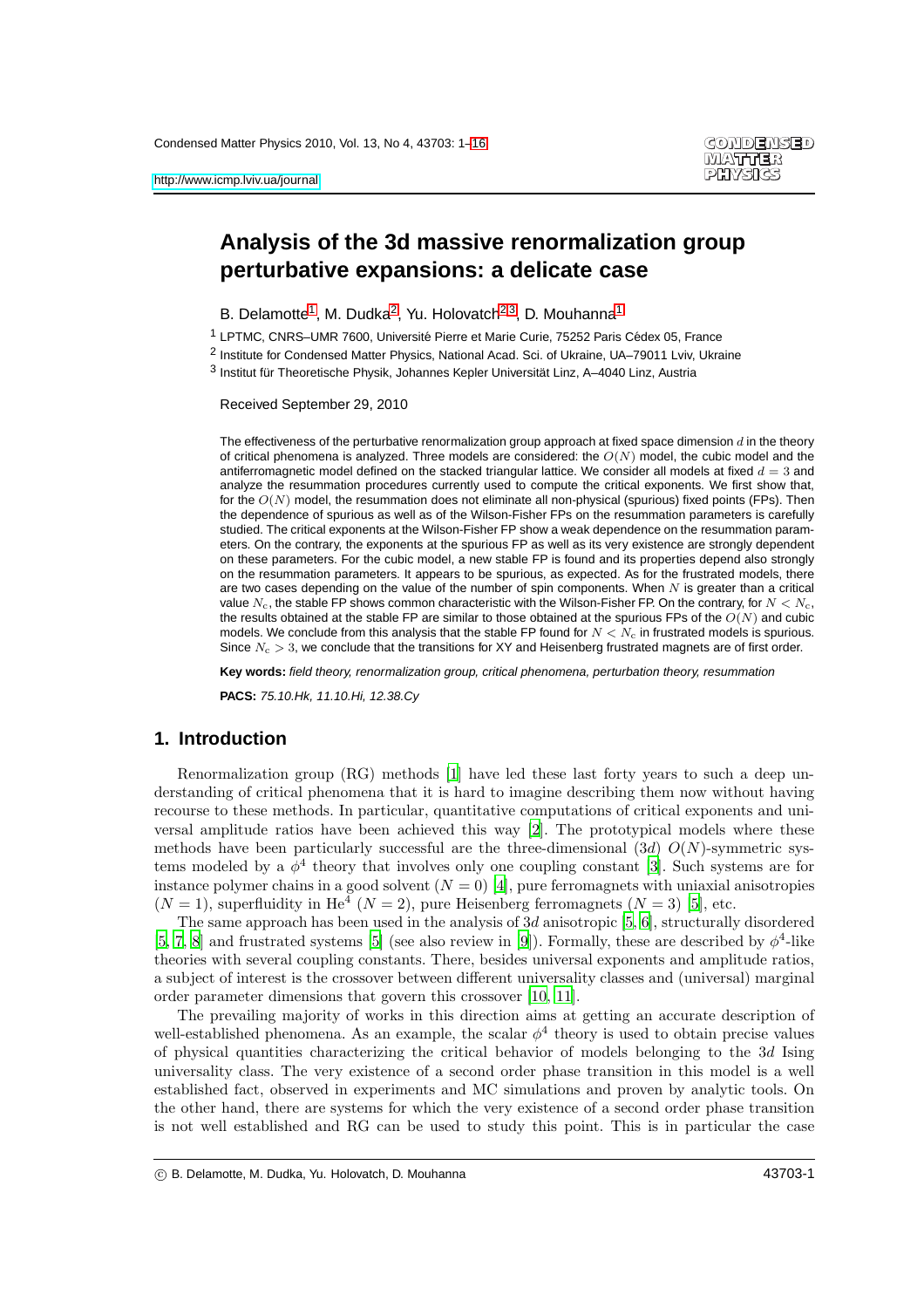when other techniques do not allow us to conclude. Technically, if RG transformations possess a fixed point (FP) which is stable once the temperature has been tuned to  $T = T_c$  and whose basin of attraction contains the microscopic Hamiltonian, then the transition described by this FP is of second order. However, as we show in the following, a FP can be found that has no physical meaning and which is only mathematical artifact. In this case, of course, any conclusion based on this FP is meaningless. We call it a spurious FP.

As for XY ( $N = 2$ ) and Heisenberg ( $N = 3$ ) frustrated magnets, a stable FP is found within the field-theoretical perturbative approach at fixed  $d$  [\[12](#page-13-11)[–15](#page-13-12)] which is usually interpreted as the existence of a second order phase transition. However, this is confirmed neither by perturbative  $\varepsilon =$  $d-4$  [\[16](#page-14-0)[–18\]](#page-14-1) and pseudo- $\varepsilon$ -expansions [\[11,](#page-13-10) [18\]](#page-14-1) nor by the non-perturbative renormalization group (NPRG) approach [\[9,](#page-13-8) [19](#page-14-2)[–21](#page-14-3)]. The arguments of [\[14\]](#page-13-13), where such a FP is found, were questioned recently within minimal subtraction scheme [\[22,](#page-14-4) [23\]](#page-14-5). In this paper we continue the analysis of the non-trivial FPs appearing in the frustrated model along the way started in [\[22](#page-14-4)[–24\]](#page-14-6). Working within the massive renormalization scheme we consider this problem in the general context of FPs found within the fixed d approach applied to  $\phi^4$ -like theories. We use the resummation method exploited in [\[25](#page-14-7)] and we study the physical and spurious FPs of the  $O(N)$  models thus showing the characteristics of a spurious FP. By comparison, this allows us to classify the FPs obtained in the frustrated models. A detailed analysis of  $O(N)$  and frustrated models was performed in  $d = 2$ elsewhere [\[24\]](#page-14-6). Here, only the results for the  $d = 3$  case are reported and they are completed by results for the 3d cubic model.

The paper is organized as follows. In the next section [2](#page-1-0) we present our method of analysis of RG functions at fixed d. It is applied to the  $O(N)$  models in  $d = 3$  in section [3,](#page-5-0) describing stability of  $O(N)$  FPs with respect to variations of the resummation parameters and demonstrating differences between physical and spurious FPs. Then the cubic model is investigated in section [4,](#page-7-0) where results for the stability exponents at the cubic physical and spurious FPs are presented. In section [5](#page-9-0) frustrated models with  $N = 8$ ,  $N = 2$  and  $N = 3$  are analyzed. We conclude in section [6.](#page-12-0)

### <span id="page-1-0"></span>**2. Perturbative RG at fixed d**

Let us start our analysis by introducing the main quantities that are used within the field theoretical description of the critical behavior of the  $O(N)$  models. The Hamiltonian reads:

<span id="page-1-3"></span>
$$
\mathcal{H} = \int d^d x \left\{ \frac{1}{2} \left[ (\partial \phi)^2 + m_0^2 \phi^2 \right] + \frac{u_0}{4!} \left[ \phi^2 \right]^2 \right\} \tag{2.1}
$$

where  $\phi$  is a N-component vector field and  $u_0 > 0$  is the bare coupling.

It is well known that this theory suffers from ultraviolet divergences. Within the field-theoretical RG approach their removal is achieved by an appropriate renormalization procedure followed by a controlled rearrangement of the perturbative series for RG functions [\[2\]](#page-13-1). In particular, the change of couplings under renormalization is obtained from the  $\beta$ -function, calculated as a perturbative series in the renormalized coupling. The explicit form of this function depends on the renormalization scheme. However, universal quantities such as critical exponents depend neither on the regularization nor on the renormalization scheme at least if the series expansion is not truncated at a finite order. A definite scheme must of course be chosen to perform actual calculations. Among them the dimensional regularization and the minimal subtraction scheme [\[26](#page-14-8)] as well as fixed dimension renormalization at zero external momenta and non-zero mass (a massive RG scheme) [\[27](#page-14-9)] are the most used ones.

Introducing a flow parameter  $\ell$  (which can be the renormalized mass) the change of the renormalized coupling constant  $u$  under the RG transformations is by definition given by the equation:

<span id="page-1-1"></span>
$$
\ell \frac{\mathrm{d}}{\mathrm{d}\ell} u(\ell) = \beta_u(u(\ell)).\tag{2.2}
$$

A fixed point  $u^*$  of the differential equation  $(2.2)$  is determined by a root of the following equation:

<span id="page-1-2"></span>
$$
\beta_u(u^*) = 0.\tag{2.3}
$$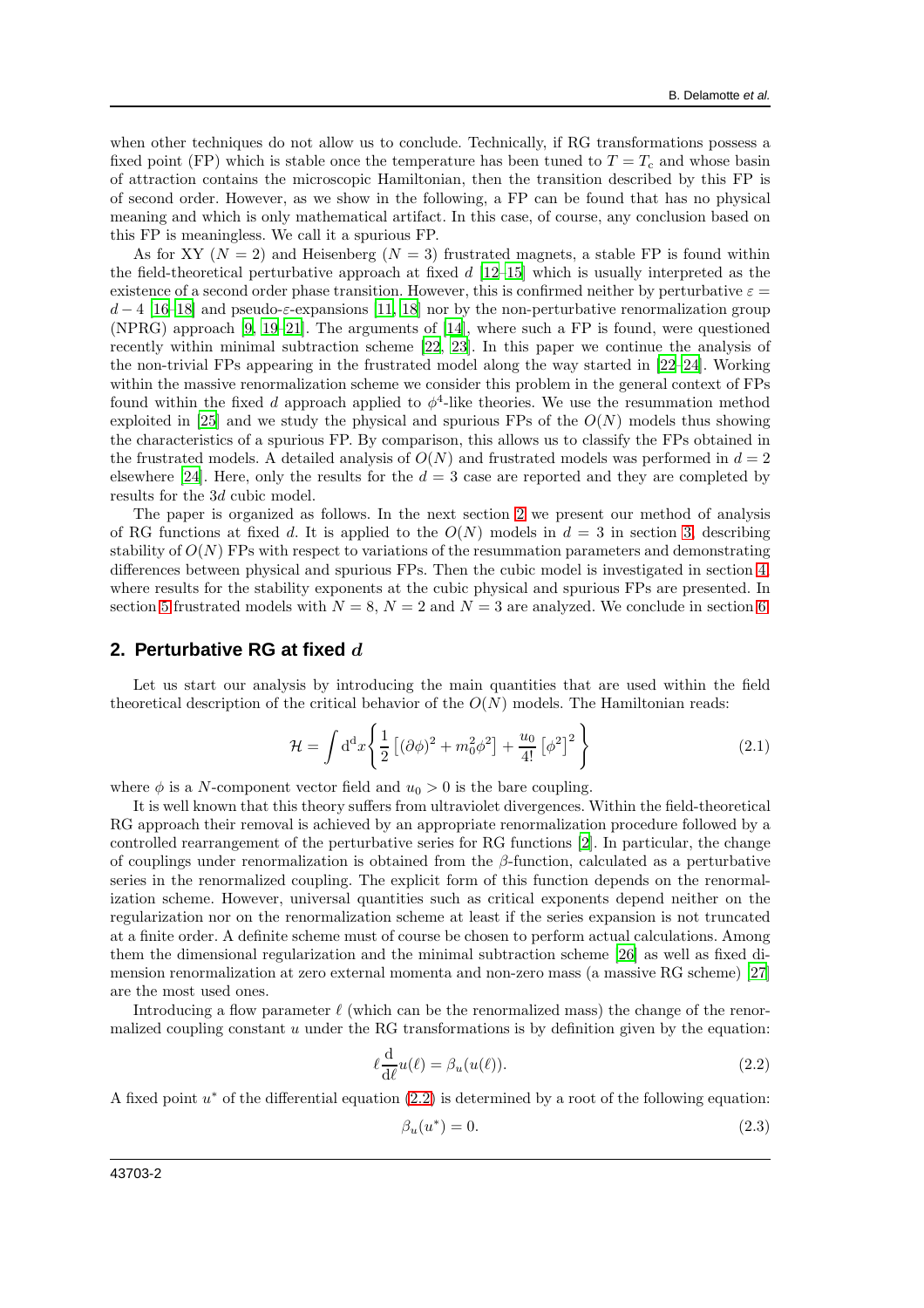The FP is said to be stable if it attracts the RG flow when  $\ell \to 0$ . At the stable FP

<span id="page-2-1"></span>
$$
\omega = \left. \frac{\partial \beta_u}{\partial u} \right|_{u = u^*}
$$
\n(2.4)

has a positive real part.

The analysis of the perturbative  $\beta$ -function can be performed in two complementary ways. The first way consists in obtaining  $u^*$ , the FP values of the coupling, in the form of an expansion in a small parameter which is usually  $\varepsilon = 4 - d$  [\[28](#page-14-10)]. In the minimal subtraction scheme,  $\varepsilon$ -expansion arises naturally, since  $\varepsilon$  enters the  $\beta$ -functions only once as the zero-loop contribution. For the  $O(N)$  models and within the minimal subtraction scheme the β-function is known at five loops [\[29\]](#page-14-11). Its two-loop expression is [\[30\]](#page-14-12):

$$
\beta_u(u) = -u \left( \varepsilon - u + \frac{3(3N + 14)}{(N + 8)^2} u^2 + \dotsb \right). \tag{2.5}
$$

This function has two roots given by a series expansion in  $\varepsilon: u^* = 0$  which corresponds to the Gaussian FP and the non-trivial Wilson-Fisher FP:

$$
u^* = \varepsilon + \mathcal{O}(\varepsilon^2) \tag{2.6}
$$

which is stable for  $\varepsilon > 0$  and thus governs the critical behavior of the model for  $d < 4$ .

For the massive scheme, d enters all loop integrals and the  $\varepsilon$ -expansion, although possible in principle, is in practice performed only at low orders. The function  $\beta_u(u)$  is known in this case at six loops [\[31\]](#page-14-13) and we give here its two-loop approximation at  $d = 3$  [\[30\]](#page-14-12):

<span id="page-2-0"></span>
$$
\beta_u(u) = -u \left( 1 - u + \frac{8(41N + 190)}{54(N + 8)^2} u^2 + \dotsb \right). \tag{2.7}
$$

Instead of the  $\varepsilon$ -expansion, the pseudo- $\varepsilon$  expansion is widely used in the massive scheme [\[32\]](#page-14-14). It consists in replacing the unity in the r.h.s. of equation  $(2.7)$  by the pseudo- $\epsilon$  expansion parameter  $\tau$  and in looking for a root of  $\beta_u$  as a series expansion in  $\tau$ . Of course,  $\tau$  must be set equal to one at the end of the calculation. The non-trivial root  $u^*$  writes:

$$
u^* = \tau + \mathcal{O}(\tau^2). \tag{2.8}
$$

This technique avoids a situation when errors coming from the solution of an equation for  $u^*$ are included into the series for critical exponents. Therefore final errors accumulate those coming from series for  $\beta_u(u)$  and series for critical exponents. Instead, the pseudo- $\varepsilon$  expansion results in a self-consistent collection of contributions for the different steps of calculation [\[33\]](#page-14-15). Two common features of the  $\varepsilon$ - and pseudo- $\varepsilon$ -expansions are (i) once the FP is found at one loop, it persists at all loop orders (ii) in the limit  $\varepsilon \to 0$ , all FPs coincide with the Gaussian FP which controls the critical behavior of  $\phi^4$  models in  $d = 4$  (see [\[34,](#page-14-16) [35\]](#page-14-17) and reference therein).

The second way to analyze the perturbative  $\beta$  functions consists in fixing d and then in numerically solving equations [\(2.3\)](#page-1-2). This method is usually called in the literature the fixed-d approach [\[27,](#page-14-9) [36\]](#page-14-18). No real root of  $\beta_u$  can be a priori discarded in this approach contrarily to the  $\varepsilon$ - and pseudo-ε expansions, where the only FP retained is by definition such that  $u^* \sim \varepsilon$  or  $\tau$  [\[37\]](#page-14-19). As a result, the generic situation is that the number of FPs as well as their stability vary with the loop-order: at a given order, there can exist several real and stable FPs or none instead of a single one. This artifact of the fixed-d approach is already known and was first reported for the massive scheme in  $d = 3$  [\[27\]](#page-14-9). The way to deal with it is also known: the perturbative β-function has to be resummed (see e.g. [\[38\]](#page-14-20) and [\[2\]](#page-13-1)). Resummation is supposed both to restore the Wilson-Fisher FP when it does not exist and to eliminate the spurious ones. The ability of the resummation procedures to do so is usually not questioned. However, as we show below on the example of the  $O(N)$  models, and then for more general models, spurious FPs can exist even after resummations have been performed. Some extra criteria are therefore necessary to eliminate them. We describe these criteria below.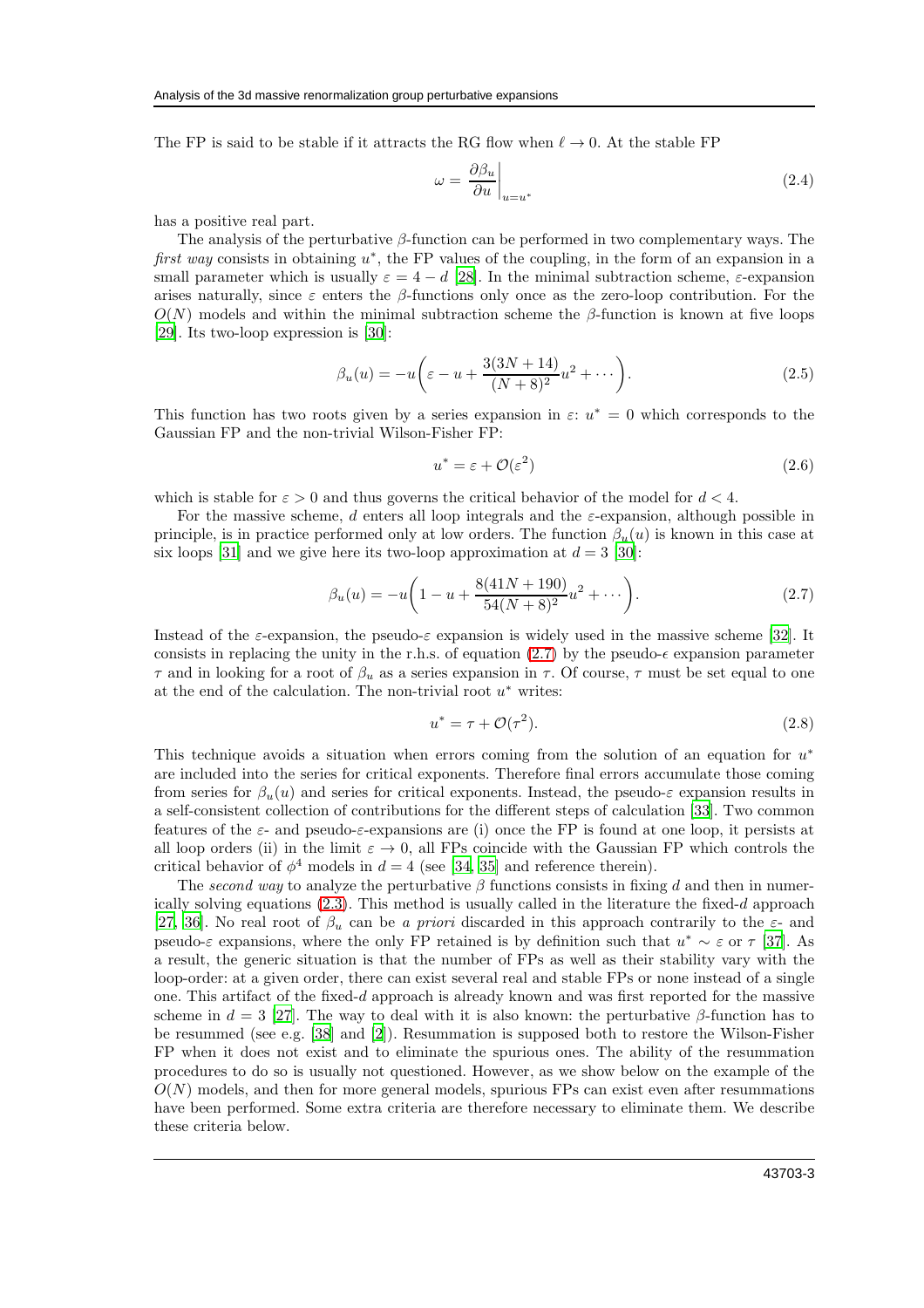In the minimal subtraction scheme the fixed-d method was introduced in [\[36](#page-14-18)] where  $\varepsilon$  is kept fixed to 1 and for the massive scheme calculations were performed in  $d = 2$  and  $d = 3$  in [\[27](#page-14-9), [39\]](#page-14-21). We note here, that the fixed- $d$  approach does not necessarily mean that the space dimension  $d$  is integer: in the minimal subtraction scheme one can perform calculations for fixed non-integer  $\varepsilon$  as well as in the massive renormalization one can evaluate loop integrals for non-integer  $d \nvert 40$ . We explain in the next subsection our resummation procedure.

### **2.1. Resummation**

To extract reliable data from  $\beta$ -functions one has to resum them. Here, following [\[33](#page-14-15)], we use the conformal mapping transform. The main steps are the following. For the series

<span id="page-3-2"></span>
$$
f(u) = \sum_{n} a_n u^n \tag{2.9}
$$

with factorially growing coefficients  $a_n$  one defines Borel-Leroy image by:

<span id="page-3-3"></span>
$$
B(u) = \sum_{n} \frac{a_n}{\Gamma[n+b+1]} u^n,
$$
\n(2.10)

where  $\Gamma[\ldots]$  is the Gamma-function. This image is supposed to converge, in the complex plane, on the disk of radius  $1/a$  where  $u = -1/a$  is the singularity of  $B(u)$  nearest to the origin. Then, using the integral representation of  $\Gamma[n+b+1]$ ,  $f(u)$  is rewritten as:

$$
f(u) = \sum_{n} \frac{a_n}{\Gamma[n+b+1]} u^n \int_{0}^{\infty} dt e^{-t} t^{n+b}.
$$
 (2.11)

Then, interchanging summation and integration, one can define the Borel transform of  $f$  as:

<span id="page-3-0"></span>
$$
f_B(u) = \int_{0}^{\infty} dt \ e^{-t} t^b B(ut).
$$
 (2.12)



<span id="page-3-1"></span>**Figure 1.** Conformal mapping of the cut-plane onto a disc. See the text for details.

In order to compute the integral in  $(2.12)$  on the whole real positive semi-axis one needs an analytic continuation of  $B(t)$ . It may be achieved by several methods. In particular, instead of the series of  $B(t)$  its Padé-approximants can be used [\[39](#page-14-21), [41,](#page-14-23) [42](#page-14-24)]. We prefer to use here a conformal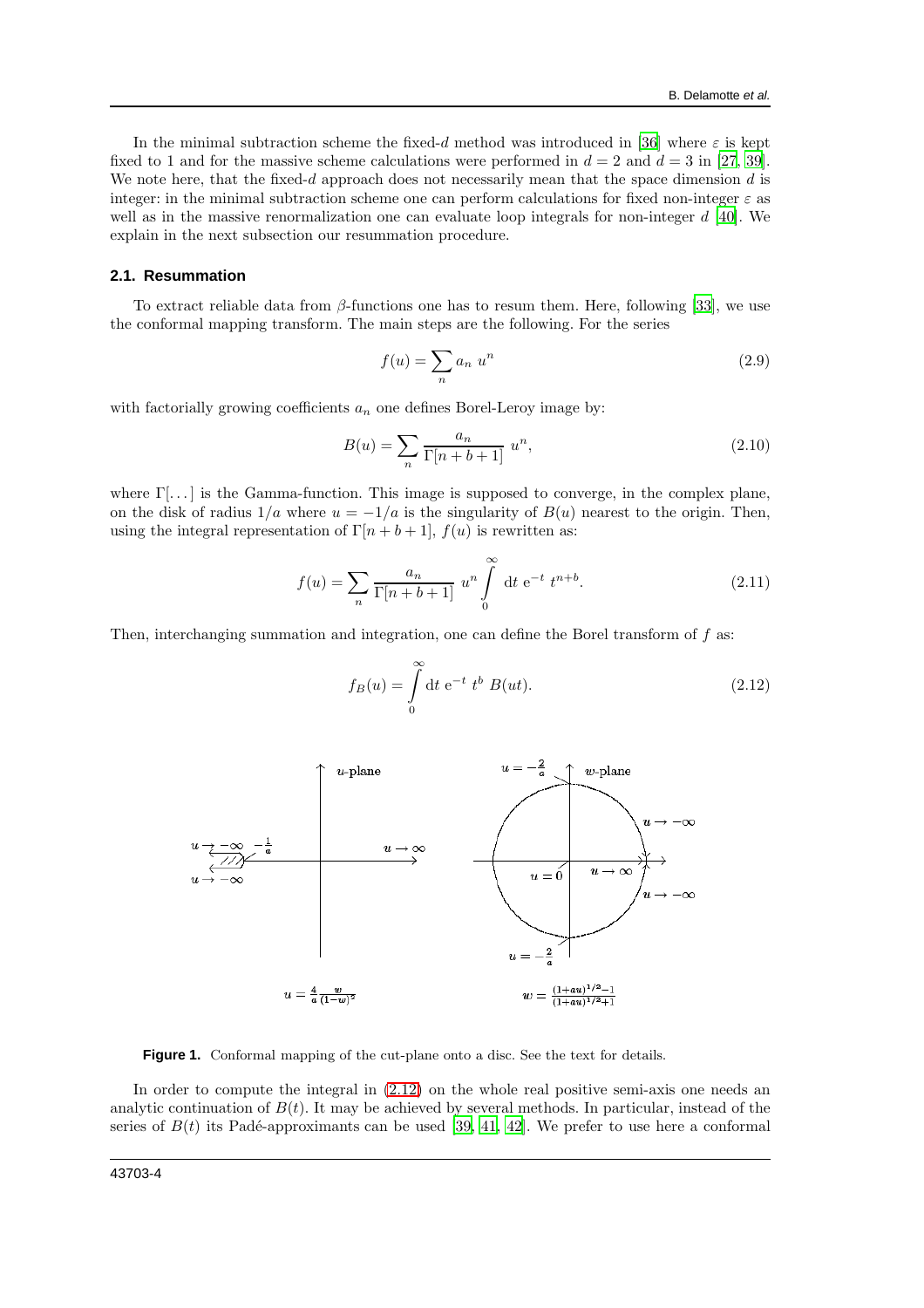mapping technique. In this method assuming that all the singularities of  $B(u)$  lie on the negative real axis and that  $B(u)$  is analytic in the whole complex plane excluding the cut from  $-1/a$  to  $-\infty$ , one can perform in B the change of variable  $w(u) = \frac{\sqrt{3}}{2}$  $\frac{\sqrt{1+a u-1}}{\sqrt{1+a u+1}} \iff u(w) = \frac{4}{a} \frac{w}{(1-w)^2}$ , as it is shown in the figure [1.](#page-3-1) This change maps the complex u-plane cut from  $u = -1/a$  to  $-\infty$  onto the unit circle in the w-plane such that the singularities of  $B(u)$  lying on the negative axis now lie on the boundary of the circle  $|w| = 1$ . Then, the resulting expression of  $B(w(u))$  has to be re-expanded in powers of  $w(u)$ . Finally, the resumed expression of the series f writes:

<span id="page-4-0"></span>
$$
f_{\mathcal{R}}(u) = \sum_{n} d_{n}(a, b) \int_{0}^{\infty} dt \ e^{-t} t^{b} \ [w(ut)]^{n} , \qquad (2.13)
$$

where  $d_n(a, b)$  are the coefficients of the re-expansion of  $B(u(w))$  in the powers of  $w(u)$ .

It is moreover interesting to generalize the above expression [\(2.13\)](#page-4-0) in the following way [\[43](#page-14-25)]

<span id="page-4-1"></span>
$$
f_{\mathcal{R}}(u) = \sum_{n} d_{n}(\alpha, a, b) \int_{0}^{\infty} dt \ e^{-t} t^{b} \ \frac{[w(ut)]^{n}}{[1 - w(ut)]^{\alpha}}
$$
(2.14)

since this allows to impose the strong coupling behavior of the series:  $f(u \to \infty) \sim u^{\alpha/2}$ .

If an infinite number of terms for  $f(u)$  were known, expression [\(2.14\)](#page-4-1) would be independent of the parameters a, b and  $\alpha$ . However, once a truncation of the series is performed  $f_R(u)$  starts acquiring a dependence on these parameters. In principle,  $a$  and  $b$  are fixed by the large order behavior of the coefficients  $a_n$  in series [\(2.9\)](#page-3-2) [\[33\]](#page-14-15), while  $\alpha$  is determined by the strong coupling behavior of the initial series. However in many cases, only a is known and  $\alpha$  and b must be considered either as free or variational parameters. In any case, the choice of values of a,  $\alpha$  and b must be validated a posteriori by checking that a small change of their values does not yield strong variations of the quantities under study.

The above described procedure may be generalized to the case of several variables. For instance, when f is a function of two variables u and v, the resummation technique used in [\[14\]](#page-13-13) treats f as a function of u and of the ratio  $z = v/u$ :

<span id="page-4-3"></span>
$$
f(u, z) = \sum_{n} a_n(z) u^n.
$$
 (2.15)

Then, keeping z fixed and performing the resummation only in u according to the steps  $(2.10)$ [\(2.14\)](#page-4-1), one gets:

<span id="page-4-2"></span>
$$
f_{\mathcal{R}}(u, z) = \sum_{n} d_{n}(\alpha, a(z), b; z) \int_{0}^{\infty} dt \ e^{-t} t^{b} \frac{[w(ut; z)]^{n}}{[1 - w(ut; z)]^{\alpha}}
$$
(2.16)

with:

<span id="page-4-4"></span>
$$
w(u; z) = \frac{\sqrt{1 + a(z)u} - 1}{\sqrt{1 + a(z)u} + 1}
$$
\n(2.17)

where, as above, the coefficients  $d_n(\alpha, a(z), b, z)$  in [\(2.16\)](#page-4-2) are computed so that the re-expansion of the right hand side of  $(2.16)$  in powers of u coincides with that of  $(2.15)$ .

#### **2.2. Principles of convergence for results obtained with resummation**

The dependence of the critical exponents upon the parameters  $a, b$  and  $\alpha$  is an indicator of the (non-) convergence of the perturbative series. Indeed, in principle, any converged physical quantity Q should be independent of the choice of values of these parameters. However, in practice, at a given loop order (L), all calculated physical quantities depend (artificially) on them:  $Q \to Q^{(L)}(a, b, \alpha)$ . Fixing a at the value obtained from the large order behavior, we consider that the optimal result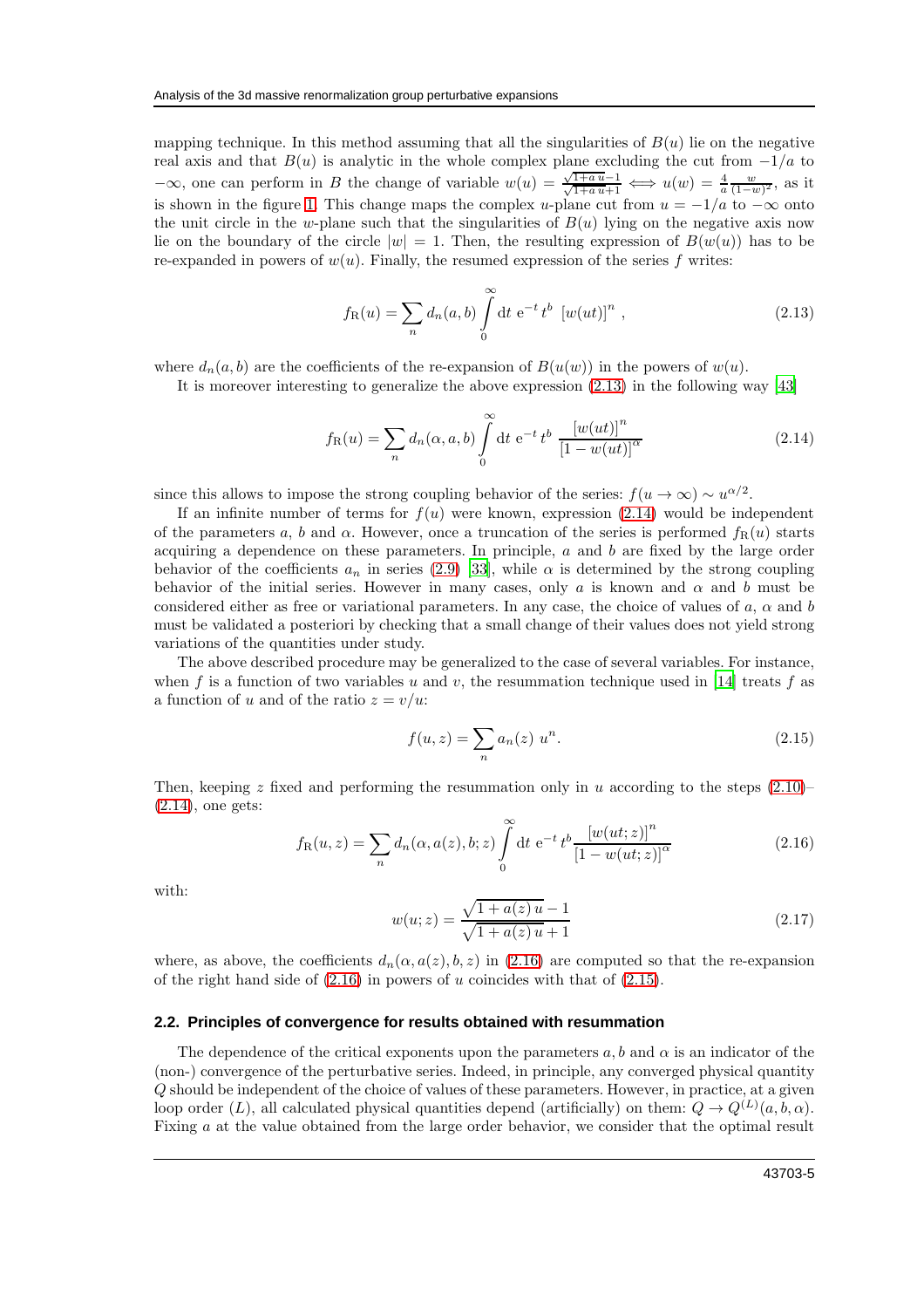for Q at order L corresponds to the values  $(b_{opt}^{(L)}, \alpha_{opt}^{(L)})$  of  $(b, \alpha)$  for which Q depends the least on b and  $\alpha$ , that is, for which it is stationary:

<span id="page-5-1"></span>
$$
Q_{\rm opt}^{(L)} = Q^{(L)}(b_{\rm opt}^{(L)}, \alpha_{\rm opt}^{(L)}) \qquad \text{with} \qquad \frac{\partial Q^{(L)}(b, \alpha)}{\partial b} \bigg|_{b_{\rm opt}^{(L)}, \alpha_{\rm opt}^{(L)}} = \frac{\partial Q^{(L)}(b, \alpha)}{\partial \alpha} \bigg|_{b_{\rm opt}^{(L)}, \alpha_{\rm opt}^{(L)}} = 0 \qquad (2.18)
$$

where, of course,  $b_{\text{opt}}^{(L)}$  and  $\alpha_{\text{opt}}^{(L)}$  are functions of the order L. The validity of this procedure, known as the "Principle of Minimal Sensitivity" (PMS), requires that there is a unique pair  $(b_{\text{opt}}^{(L)}, \alpha_{\text{opt}}^{(L)})$  such that  $Q^{(L)}$  is stationary. This is generically not the case: several stationary points are often found. A second principle allows us to "optimize" the results even in the case where there are several "optimal" values of b and  $\alpha$  at a given order L: this is the so-called "Principle of Fastest Apparent" Convergence" (PFAC). The idea underlying this principle is that when the numerical value of  $Q^{(L)}$ is almost converged (that is  $L$  is sufficiently large to achieve a prescribed accuracy) then the next order of approximation must consist only in a small change of this value:  $Q^{(L+1)} \simeq Q^{(L)}$ . Thus, the preferred values of b and  $\alpha$  should be the ones for which the difference between two successive orders  $Q^{(L+1)}(b^{(L+1)}, \alpha^{(L+1)}) - Q^{(L)}(b^{(L)}, \alpha^{(L)})$  is minimal. In practice, the two principles should be used together for consistency and, if there are several solutions to equation  $(2.18)$  at order L and/or  $L+1$ , one should choose the couples  $(b_{opt}^{(L)}, \alpha_{opt}^{(L)})$  and  $(b_{opt}^{(L+1)}, \alpha_{opt}^{(L+1)})$  for which the stationary values  $Q^{(L)}(b_{\text{opt}}^{(L)}, \alpha_{\text{opt}}^{(L)})$  and  $Q^{(L+1)}(b_{\text{opt}}^{(L+1)}, \alpha_{\text{opt}}^{(L+1)})$  are the closest, that is for which there is fastest apparent convergence. These principles have been developed and used in [\[23,](#page-14-5) [33](#page-14-15), [44](#page-14-26)], see also [\[10\]](#page-13-9).

# <span id="page-5-0"></span>**3.** O(N)**-symmetric theory**

Taking the above resummation procedure, let us show that it does not always eliminate unphysical FPs even in the simplest  $\phi^4$  model in  $d=3$ . We study the  $\beta_u$ -function obtained within the massive scheme at four-, five- and six-loop orders [\[31\]](#page-14-13). As was noticed in [\[27\]](#page-14-9), the non-resummed  $\beta_u$ -function has no non-trivial root at the even orders of perturbation theory. Applying the resummation procedure described by equations  $(2.9)$ – $(2.14)$  we find the Wilson-Fisher FP P close to the origin (see figure [2\)](#page-5-2). There exists a large amount of studies of FP P and its properties are well-known (see e.g.  $[2, 3, 5]$  $[2, 3, 5]$  $[2, 3, 5]$  $[2, 3, 5]$  and references therein). However, we also find for larger u, in addition to P and for some values of  $\alpha$  and b, a new FP that we call S (in even orders of the loop expansion), see figure [2.](#page-5-2) Although this FP is unstable it changes the RG flow structure and, if taken seriously, it would correspond to a tricritical FP [\(2.1\)](#page-1-3). However for the model under consideration the FP structure is well established [\[2\]](#page-13-1) and this additional FP must be considered as an artifact of the fixed-d approach.



<span id="page-5-2"></span>**Figure 2.** Resummed  $\beta_u(u)$ -function of the  $O(4)$  model at  $\alpha = 6$  and  $b = 4$ . The disks denote unstable FPs G and S, while the square corresponds to the stable FP P.

Let us compare the stability properties of the critical exponents defined at **P** and **S**. Here, we consider  $\omega$  defined in equation [\(2.4\)](#page-2-1), which is the leading correction to scaling exponent. We compute it at **P** and **S** from the resummed  $\beta_u$ -function and study its stability with the loop-order L and with respect to variations of the resummation parameters b and  $\alpha$ . Note that although the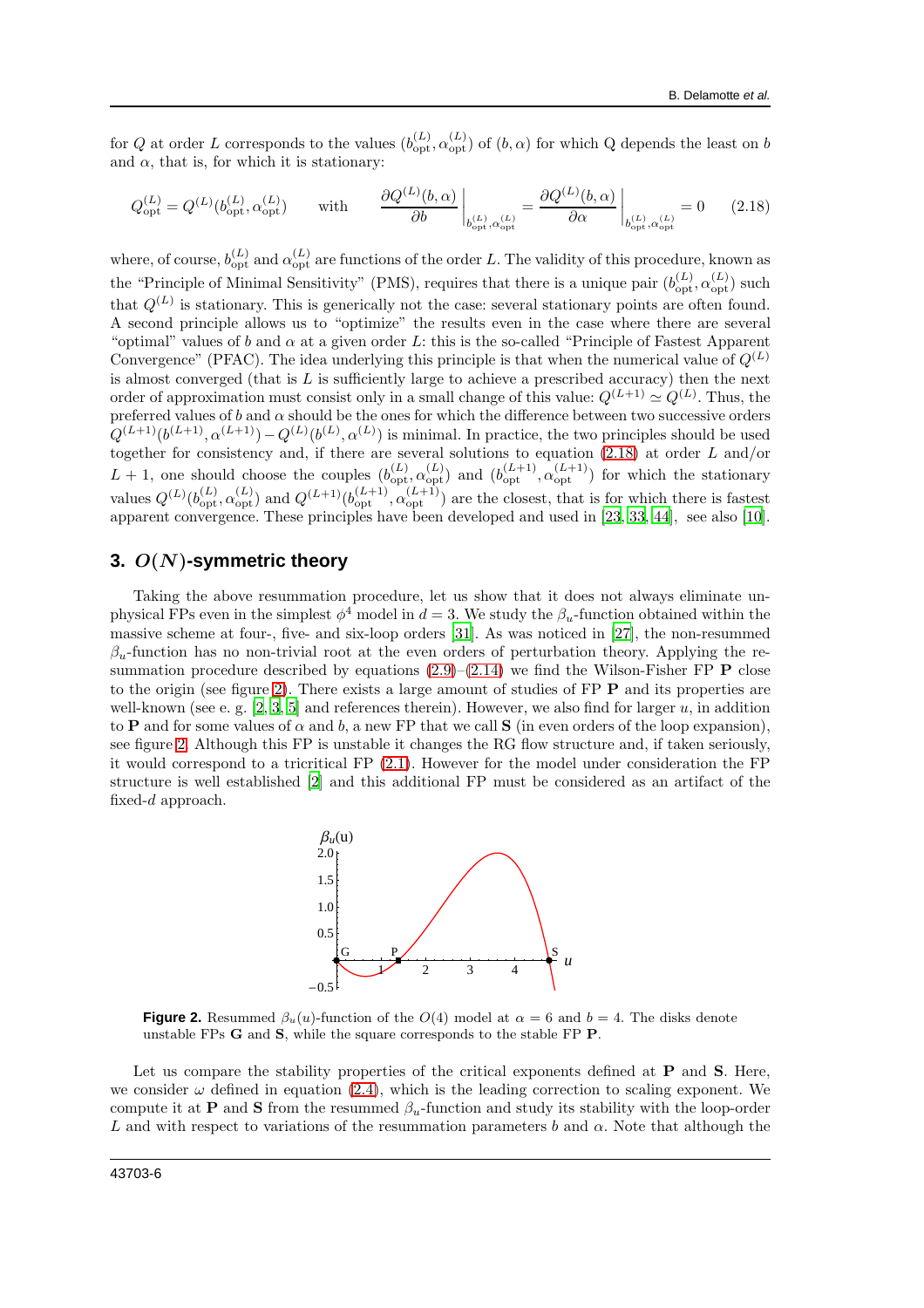large order behavior of the series is known and leads to a preferred value of a [\[45](#page-14-27), [46\]](#page-14-28) it is possible to take it as a free parameter and to also study the stability of all the results w.r.t. variations of this parameter. We choose here to fix a, then to vary b and  $\alpha$  so as to satisfy the PMS and PFAC and finally to check the stability of our results with respect to small variations of a.

### **3.1. Wilson-Fisher FP**

First we consider  $\omega$  for the Wilson-Fisher FP **P**. For  $O(N)$  models, the analytically calculated value of a is known to be  $a = 0.14777422 \times 9/(N+8)$  [\[33\]](#page-14-15) and we use it in our analysis.



<span id="page-6-0"></span>**Figure 3.** The exponent  $\omega$  of the three-dimensional  $O(4)$  model as a function of the resummation parameter b calculated at (a) FP  $\bf{P}$  and (b) FP  $\bf{S}$ . Results for FP  $\bf{P}$  are presented at four- (grey dashed curve (green online)), five- (dark dashed curve (blue online)) and six-loop (solid curve) orders. The dots at each loop-order correspond to a stationary value of  $\omega = \omega(\alpha, b)$  in both  $\alpha$ and b directions at the same time ( $L = 4$ :  $\alpha = 3.2$ ,  $b = 8.5$ ,  $L = 5$ :  $\alpha = 5.2$ ,  $b = 9.5$ ,  $L = 6$ :  $\alpha = 5, b = 13$ , at these values fastest apparent convergence between two successive loop orders is observed. Results for the FP S are presented in six and four loops at  $\alpha = 6$ . No stationary point is found. The exponent  $\omega$  is negative since **S** is repulsive.

The results of our calculations are shown in figure [3](#page-6-0) (a) where the exponent  $\omega$  for  $N = 4$  $(a = 0.110831)$  is shown as a function of the parameter b for the values of  $\alpha$  for which stationarity is found for both b and  $\alpha$ . The values obtained for four-, five- and six-loop orders are very close. An indicator of the quality of the convergence is given by the difference between the fifth and the sixth orders:  $\omega(L=6) - \omega(L=5) \simeq 2.10^{-4}$ . Our six loop estimation is  $\omega \simeq 0.783$ . This result is compatible with the results obtained by Guida and Zinn-Justin [\[3](#page-13-2)] for  $N = 4$ :  $\omega = 0.774 \pm 0.020$ (fixed  $d = 3$ , six/seven loops),  $\omega = 0.795 \pm 0.030$  ( $\epsilon$ -expansion, five loops), which is a check of the reliability of both the resummation scheme and the convergence criteria used here.

# **3.2. Spurious FP**

We now analyze  $\omega$  at the FP S. As expected, the results computed at S are very unstable with respect to variations of the parameters  $\alpha$  and b. No stationary point is found for both b and  $\alpha$ . To show the dependence of  $\omega$  on b at different loop orders we thus choose a given typical value of  $\alpha$ , see figure [3](#page-6-0) (b). A monotonous decrease of  $\omega$  while increasing b is found. At fixed values of  $\alpha$  and b we moreover find that  $|\omega|$  increases with the loop order.

At the end of this section some conclusion from the fixed  $d = 3$  analysis of the  $O(N)$  model can be made. Our results for  $\omega$  at **P** and **S** demonstrate two different features. For **P**, the convergence principles that we use — PMS and PFAC — allow us to find a reliable value of  $\omega$ , which is consistent with other estimations. On the contrary,  $\omega$  at **S** does not show any stationarity when b and  $\alpha$  are varied. Furthermore, large differences between values in different loop orders (comparing to the results for FP P) are observed.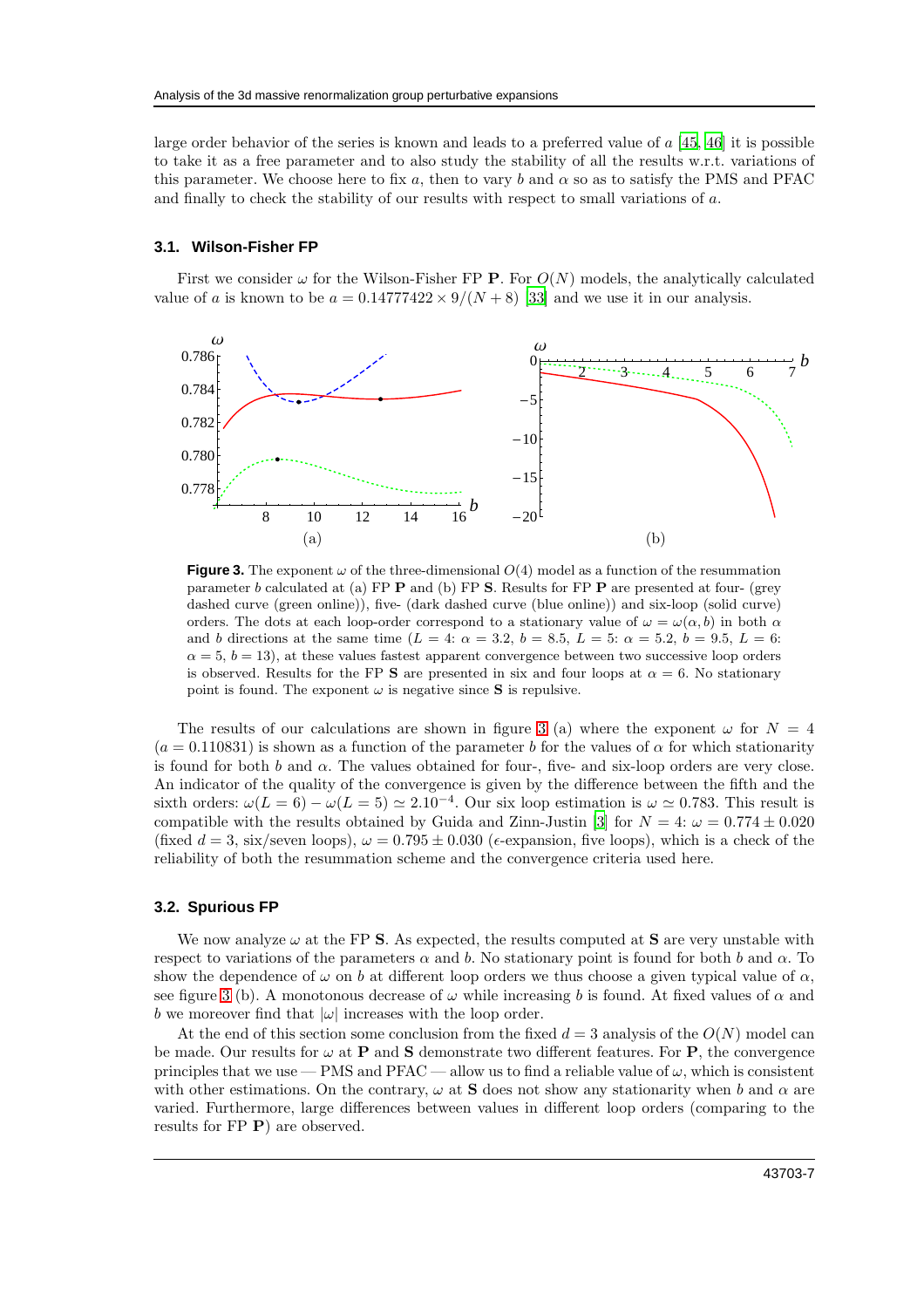# <span id="page-7-0"></span>**4. Cubic anisotropy**

The previous section was devoted to the study of the  $\phi^4$  model with one coupling. We now consider a more complicated model with two couplings, namely describing cubic anisotropy. The effective Hamiltonian for this model reads [\[6\]](#page-13-5):

<span id="page-7-1"></span>
$$
\mathcal{H} = \int d^d x \left\{ \frac{1}{2} \left[ (\partial \phi)^2 + m_0^2 \phi^2 \right] + \frac{u_0}{4!} \left[ \phi^2 \right]^2 + \frac{v_0}{4!} \sum_{i=1}^N \phi_i^4 \right\}.
$$
 (4.1)

The Hamiltonian [\(4.1\)](#page-7-1) is used to study the critical behavior of numerous magnetic and ferro-electric systems with appropriate order parameter symmetry (see e.g. [\[47](#page-14-29)]). The  $\beta$ -functions are known at six-loop order in the massive scheme [\[48\]](#page-14-30). Their FPs structure is known [\[6\]](#page-13-5). The FP  $G(u^* = v^* = 0)$  and the Ising FP  $(u^* = 0, v^* \neq 0)$  are both unstable for all values of N. Two other FPs: the  $O(N)$  symmetric FP  $P(u^* \neq 0, v^* = 0)$  and the mixed one M  $(u^* \neq 0, v^* \neq 0)$ interchange their stability at a critical value  $N_c$  of N: for  $N < N_c$  the FP P is stable and M is unstable and vice versa for  $N > N_c$ . The critical value  $N_c$  has been found to be slightly less than 3: for instance  $N_c = 2.89 \pm 0.04$  in [\[48\]](#page-14-30) and  $N_c = 2.862 \pm 0.005$  in [\[47\]](#page-14-29).



<span id="page-7-2"></span>**Figure 4.** Lines of zeroes of  $\beta_u$  (solid curves) and  $\beta_v$  (dashed curves) for the cubic model for (a)  $N = 2$  with  $\alpha = 9$  and  $b = 9$  and (b)  $N = 3$  for  $\alpha = 8$  and  $b = 10$ . The intersections of the solid and dashed lines correspond to different FPs: Wilson-Fisher **P**, cubic **M** and spurious  $S_{\text{cub}}$ . The discs correspond to unstable FPs, while squares denote stable FPs.

We have performed a stability analysis for the  $N = 2$ ,  $N = 3$  cases analogous to the  $O(N)$ case. We take the  $3d$  six-loop massive functions [\[48\]](#page-14-30) and apply resummation procedure generalized to the case of two variables  $(2.15)$ – $(2.17)$ . Now, the FPs coordinates are defined by the system of equations:

$$
\begin{cases}\n\beta_u(u,v) = 0, \\
\beta_v(u,v) = 0.\n\end{cases}
$$
\n(4.2)

Here,  $\beta_u$  and  $\beta_v$  stand for the resummed  $\beta$ -functions of the model defined by [\(4.1\)](#page-7-1). Being functions of the two variables u and v,  $\beta_u$  and  $\beta_v$  describe surfaces in the space  $(u, v, \beta)$ . The FPs correspond to the points of common intersections of these two surfaces with the  $(u, v)$ -plane. As a guide for the eyes, we plot the lines of zeroes of the resummed  $\beta_u$  and  $\beta_v$  functions. The FPs, if they exist, correspond to the crossing points of such lines. To obtain such curves, one must use definite values of the resummation parameters a, b,  $\alpha$ . As it has been shown in [\[12\]](#page-13-11) the parameter a for the cubic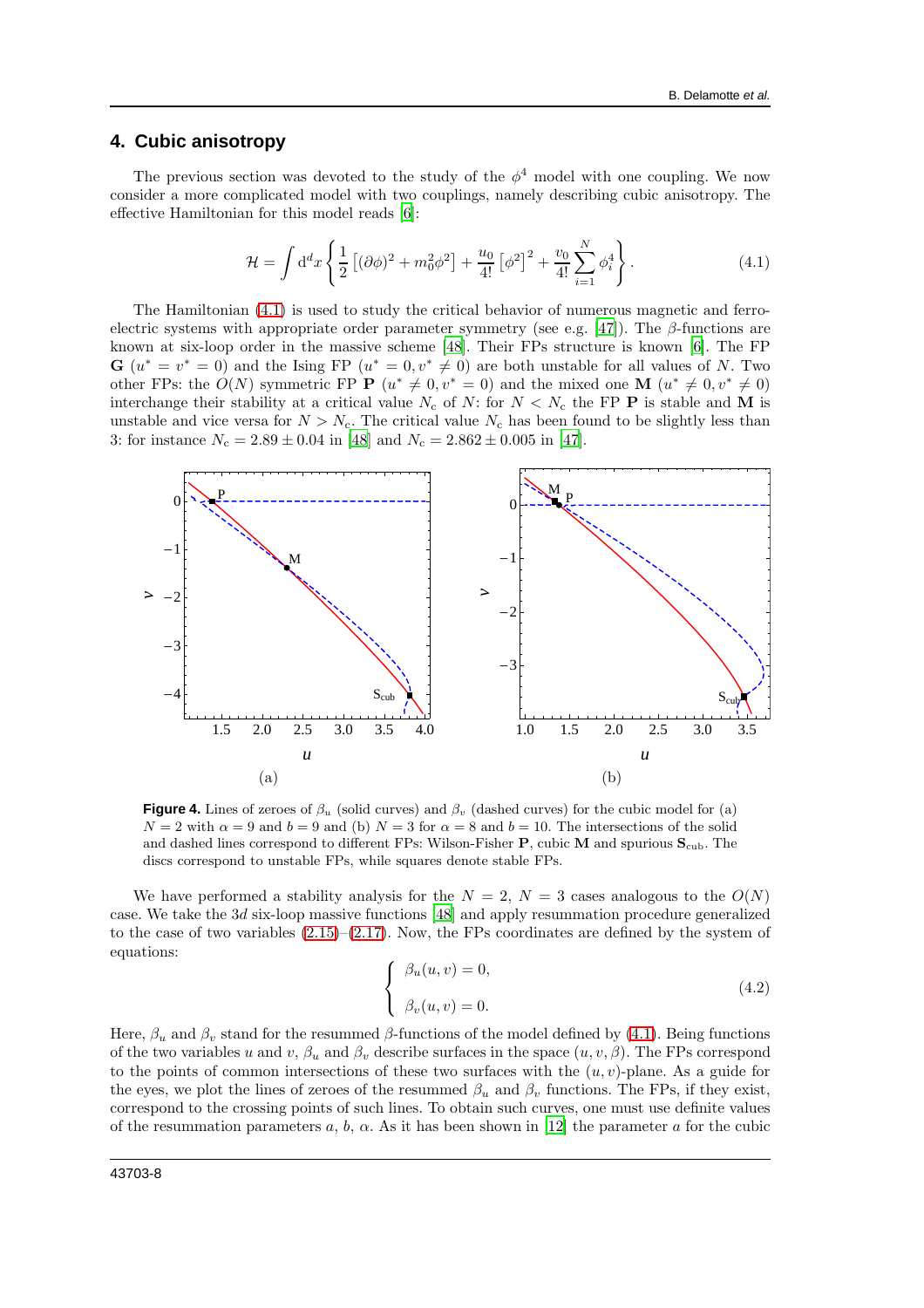model [\(4.1\)](#page-7-1) depends on the ratio  $z = v/u$  and is:  $a = 0.14777422 \times (9/(2N+8) + z)$  for  $z > 0$  and  $a = 0.14777422 \times (9/(2N+8) + z/N)$  for  $-\frac{2N}{(N+1)} \times \frac{9}{(N+8)} < z < 0$ . The resummed β-functions with the value a above are depicted in figure [4](#page-7-2) for  $N = 2$  and  $N = 3$ .

From figure [4](#page-7-2) one observes that, in addition to the usual FPs **P** and M, there exists another stable FP that has no counterpart within the  $\varepsilon$ -expansion for both values of N, denoted by us as  $S<sub>cub</sub>$ . The presence of this FP, if taken seriously, would have important physical consequences since it would correspond to a second order phase transition with a new universality class. However no such transition has ever been reported. On the contrary, a first order behavior for all values of N larger than  $N_c$  and  $v_0 < 0$  is found within perturbative [\[48,](#page-14-30) [49\]](#page-14-31) or non-perturbative [\[50\]](#page-14-32) field theoretical analysis as well as numerical simulations [\[51\]](#page-14-33) in related systems (four-state antiferromagnetic Potts model). Below we consider the dependence of physical quantities for the FP M and the spurious FP  $S<sub>cub</sub>$  upon variations of the resummation parameters. We then compare the results obtained with those for the  $O(N)$  model.

#### **4.1. Mixed cubic FP**

Since the cubic model involves two coupling constants  $u$  and  $v$  the stability of its FPs is defined by two exponents,  $\omega_1$  and  $\omega_2$ , which are the generalizations of equation [\(2.4\)](#page-2-1) for the case of two variables. At a stable FP, both  $\omega_1$  and  $\omega_2$  have positive real parts. Calculating these exponents



<span id="page-8-0"></span>**Figure 5.** The exponent  $\omega_1$  at the mixed FP M for  $N = 2$  (a) and  $N = 3$  (b) as a function of b at four (grey dashed curves (green online)), five (dark dashed curves (blue online)) and six (solid curves) loops. The dots at each loop order correspond to a stationary value of  $\omega = \omega(\alpha, b)$  in both  $\alpha$  and b directions at the same time. For  $N = 2$ :  $\alpha = 3.4$ ,  $b = 14.3$  ( $L = 4$ ),  $\alpha = 5.7$ ,  $b = 8.3$  $(L = 5)$ ,  $\alpha = 5.8$ ,  $b = 13.4$   $(L = 6)$ ; for  $N = 3$ :  $\alpha = 3.3$ ,  $b = 14.6$   $(L = 4)$ ,  $\alpha = 5.3$ ,  $b = 8.5$  $(L = 5)$ ,  $\alpha = 5.2$ ,  $b = 12.6$   $(L = 6)$ . At these values fastest apparent convergence between two successive loop orders is observed.

for FP M (varying  $\alpha$  and b in different L) we observe a similar picture as the one obtained for  $\omega$  computed at **P** in  $O(N)$  models (which is intuitively expected). In figure [5](#page-8-0) we only present the behavior of the larger exponent  $\omega_1$  as function of the resummation parameter. Stationary points in  $\alpha$  and b are found. The values calculated at different loop orders at these points are very close to each other. For instance, for  $N = 3 \omega (L = 6) - \omega (L = 5) \approx 0.001$ . Our six-loop results  $\omega_1 = 0.781$ ,  $\omega_2 = 0.011$  for  $N = 3$  agree with other six-loop estimates  $\omega_1 = 0.781 \pm 0.004$ ,  $\omega_2 = 0.010 \pm 0.004$ [\[48\]](#page-14-30) and  $\omega_1 = 0.777 \pm 0.009$ ,  $\omega_2 = 0.015 \pm 0.002$  [\[47,](#page-14-29) [52\]](#page-14-34).

### **4.2. Spurious cubic FP**

We now study the FP  $S_{\text{cub}}$ . First, we note that  $S_{\text{cub}}$  for  $N=2$  and  $N=3$  is an attractive focus, that is  $\omega_1$  and  $\omega_2$  are complex conjugate and  $\text{Re}(\omega_1)=\text{Re}(\omega_2) > 0$ . Our results are shown in figure [6.](#page-9-1) The real part of  $\omega_i$  does not show any stationary values as function of resummation parameters (see figure [6\)](#page-9-1), and its behavior is similar to what was obtained for  $\omega$  at **S** in the  $O(N)$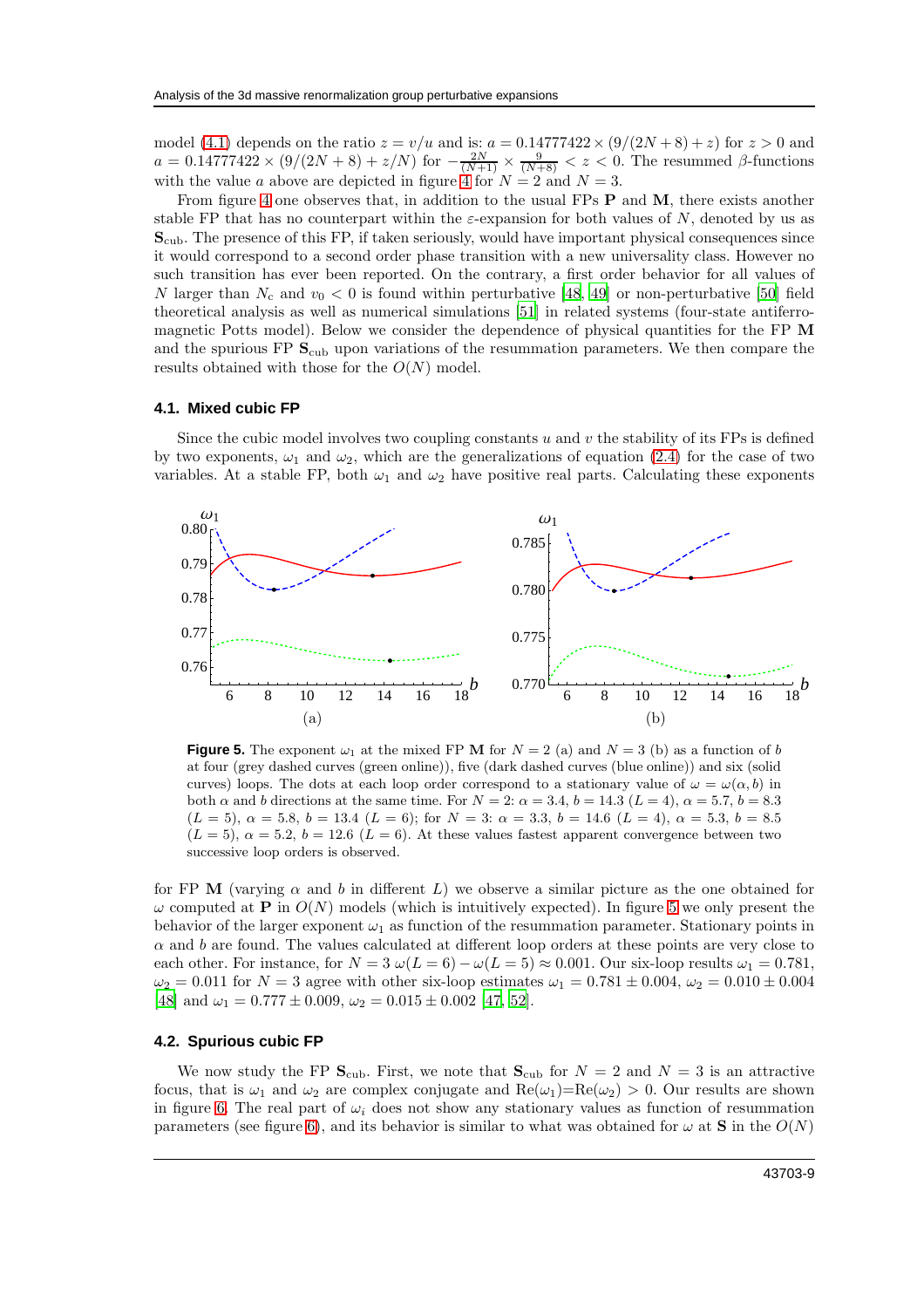model. Moreover, the difference of values obtained in successive loop orders is always more than 0.3, that is 300 times more than for the FP M. It is thus clear that  $S_{\text{cub}}$  is a spurious FP as is the FP S for the  $O(N)$  model.



<span id="page-9-1"></span>**Figure 6.** The real part of exponent  $\omega_1$  in the frustrated FP for  $N = 2$  at  $\alpha = 5$  (a) and  $N = 3$ at  $\alpha = 6$  (b) as a function of b at four (grey dashed curve (green online)), five (dark dashed curves (blue online)) and six (solid curves) loops.

# <span id="page-9-0"></span>**5. Frustrated magnets**

As in the previous section, we consider a model with two couplings but the one that describes frustrated antiferromagnets with non-collinear ordering. It is, for instance, used to describe a wide class of magnetic systems, such as antiferromagnets on stacked triangular lattice or helimagnets (see e.g. [\[9](#page-13-8), [16\]](#page-14-0)). Contrarily to the previously described cases the physics of the phase transition in this model is not yet settled. For  $N = 2$  and 3, different approaches predict a first order transition [\[9\]](#page-13-8) whereas it is found to be of second order in [\[12](#page-13-11)]. The study of this problem within minimal subtraction scheme [\[22,](#page-14-4) [23](#page-14-5)] already shed light on the reason of the discrepancy between these approaches showing that the stable FP should be considered spurious. We present here, within the massive RG scheme, additional arguments in this direction.

The effective Hamiltonian relevant for frustrated systems is given by:

<span id="page-9-2"></span>
$$
\mathcal{H} = \int d^d x \left\{ \frac{1}{2} \left[ (\partial \phi_1)^2 + (\partial \phi_2)^2 + m^2 (\phi_1^2 + \phi_2^2) \right] + \frac{u_0}{4!} \left[ \phi_1^2 + \phi_2^2 \right]^2 + \frac{v_0}{4!} \left[ (\phi_1 \cdot \phi_2)^2 - \phi_1^2 \phi_2^2 \right] \right\} \tag{5.1}
$$

where the  $\phi_i$ ,  $i = 1, 2$ , are N-component vector fields and  $u_0$  and  $v_0$  are bare couplings that satisfy  $u_0 > 0$  and  $v_0 < 4u_0$  – which corresponds to the region where the Hamiltonian is bounded from below. For  $m^2 > 0$  the ground state of Hamiltonian [\(5.1\)](#page-9-2) is given by  $\phi_1 = \phi_2 = 0$  while for  $m^2 < 0$ it is given by a configuration where  $\phi_1$  and  $\phi_2$  are orthogonal with the same norm. The Hamiltonian [\(5.1\)](#page-9-2) thus describes a symmetry breaking scheme between a disordered and an ordered phase where the  $O(N)$  rotation group is broken down to  $O(N-2)$  (for details see [\[9\]](#page-13-8) for instance).

Let us first recall the picture of FPs obtained at leading order in  $\varepsilon$  [\[16,](#page-14-0) [53](#page-14-35)[–55\]](#page-14-36). The FPs have two coordinates, u and v. For N larger than a critical value  $N_c(d)$ , four FPs exist: apart from the usual Gaussian  $(u^* = v^* = 0)$  and  $O(2N)$   $(u^* \neq 0, v^* = 0)$  FPs, one finds the chiral-antichiral pair of FPs with coordinates  $u^* > 0$  and  $v^* > 0$ . The chiral FP  $\mathbb{C}^+$  is stable, whereas the other one, antichiral FP  $\mathbb{C}^-$ , is an unstable one. Above  $N_c(d)$ , the transition is thus predicted to be of the second order for systems whose bare couplings lie in the basin of attraction of  $\mathbb{C}^+$ . When N is lowered at fixed d,  $\mathbb{C}^+$  and  $\mathbb{C}^-$  become closer and closer and finally collide and disappear at  $N = N<sub>c</sub>(d)$ . Below  $N<sub>c</sub>(d)$ , there is no longer any stable FP and the transition is expected to be of first order. The value of  $N_c(d)$  for  $d = 3$  was a subject of intensive studies. In particular, it has been estimated within the  $\varepsilon$ -expansion [\[17,](#page-14-37) [18](#page-14-1)], within pseudo  $\varepsilon$ -expansion [\[11\]](#page-13-10) and within a NPRG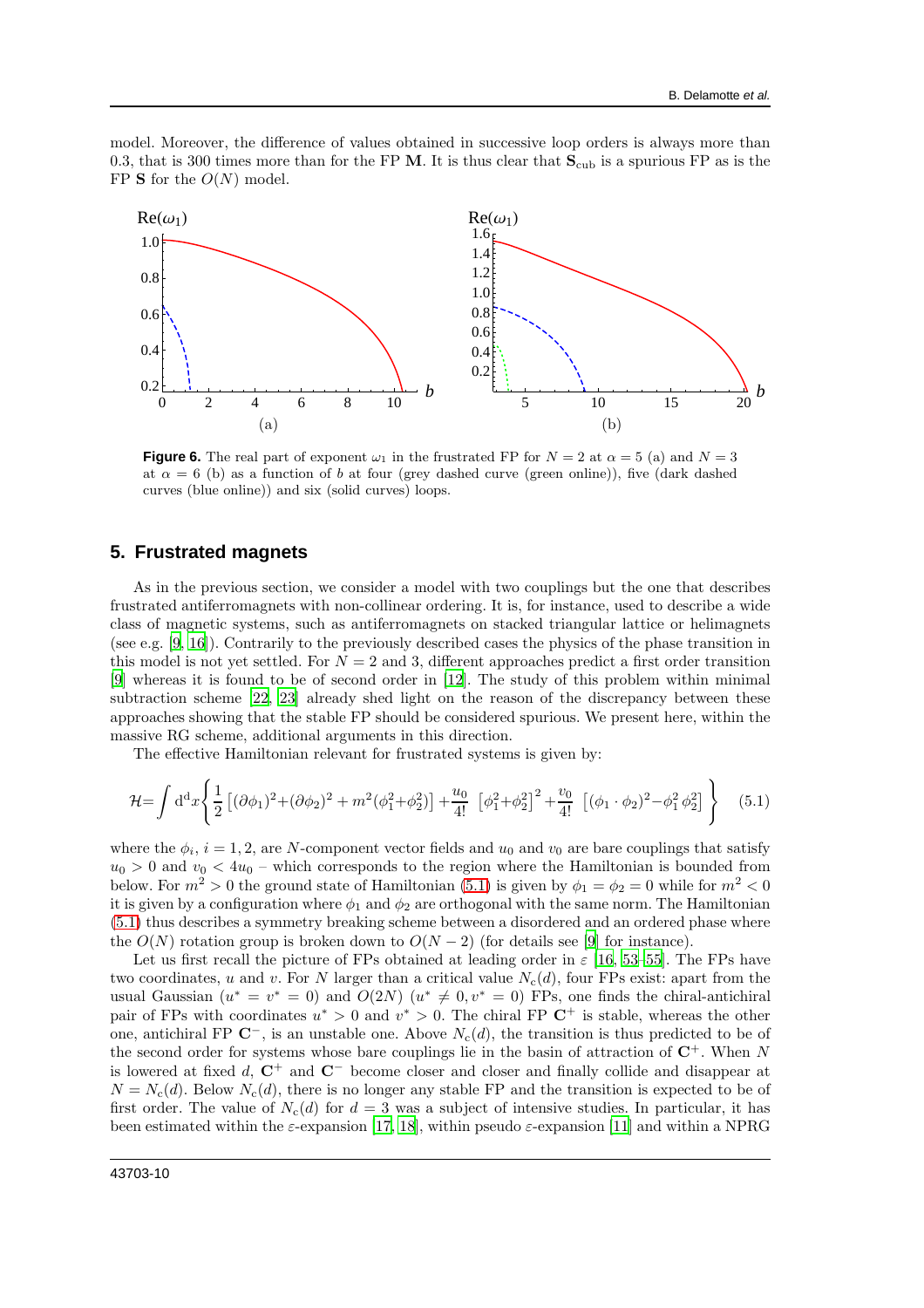approach [\[9\]](#page-13-8). A six-loop estimate has found  $N_c = 6.23 \pm 0.21$  [\[11\]](#page-13-10) within the pseudo- $\varepsilon$  expansion in good agreement with the value  $N_c = 6.4 \pm 0.4$  [\[56](#page-14-38)] derived from the resummed six-loops  $\beta$ -functions computed in  $d = 3$ . According to this value of  $N_c$ , the physical systems that correspond to  $N = 2$ or  $N = 3$  cannot undergo a second order phase transition. However a stable FP has been found for these values of N in the fixed  $d = 3$  approach [\[12](#page-13-11)]. Since this FP is not found in the  $\varepsilon$ -expansion it is natural to wonder whether it is not an artifact of the fixed d approach as it is the case for the FPs S and  $S_{\text{cub}}$  in the  $O(N)$  and cubic model, respectively. Thus, below we reconsider the β-functions of the frustrated model [\(5.1\)](#page-9-2) found in  $d = 3$  at six loops [\[12](#page-13-11)]. Our analysis concludes that the stable FP found for frustrated systems at  $N = 2$ , 3 [\[22](#page-14-4), [23](#page-14-5)] is spurious.



<span id="page-10-0"></span>**Figure 7.** Lines of zeros of  $\beta_u$  (solid curves) and  $\beta_v$  (dashed curves) for  $N = 8$  (a),  $N = 6$  (b) and  $N = 4$  (c) [\[30\]](#page-14-12). Results are obtained at  $\alpha = 5$  and  $b = 15$ . The crossings of solid and dashed lines correspond to different FPs: Gaussian  $(G)$ , Wilson-Fisher  $(P)$ , chiral  $(C<sup>+</sup>)$ , antichiral  $(C<sup>-</sup>)$ and spurious  $({\bf S}^+, {\bf S}^-)$ .

First we investigate general situation with the change of  $N$ . Parameter  $a$  for frustrated model has values depending on N [\[12\]](#page-13-11):  $a = 0.14777422 \times 9/(2N+8)$  for  $4\frac{9}{(2N+8)} > z > 0$  and  $a =$  $0.14777422 \times (9/(2N+8) - z/2)$  for  $z < 0$ ,  $z > 4 \frac{9}{(2N+8)}$ . Using this value in calculation we show the typical behavior (i.e. the behavior observed for the majority of  $\alpha$ , b) of the lines of zeros of resummed  $\beta$ -functions with fixed  $d = 3$  in figure [7](#page-10-0) for different N, ranging from the large values of  $N, N > N_c$  (figure [7](#page-10-0) (a) to the small ones,  $N < N_c$  (figure 7 (c). As one can see from the figures, the lines of zeros of  $\beta_u$  form two branches, the upper and the lower one. Note that the lower branch has a form of a closed contour. This contour corresponds to zeros of function  $\beta_u$  which exist already in the leading order in  $\varepsilon$ . For  $N \ge 7$  a curve of zeros of  $\beta_v$  intersects the closed contour generating the chiral-antichiral pair of FPs,  $\mathbb{C}^+$  and  $\mathbb{C}^-$  (see figure [7](#page-10-0) (a)). When values of N are between 7 and 6 this pair disappears in agreement with the scenario obtained in the  $\varepsilon$ -expansion and with an estimate  $N_c \approx 6.23$  [\[11\]](#page-13-10). Then, till  $N \approx 5$  there is no intersection between curves of zeros  $\beta_u$ and  $\beta_v$  in the region  $u > 0$  and  $v > 0$  and therefore there are no FPs in the given region (see figure [7](#page-10-0) (b)). While at  $N < 5$  we observe, that curve of zeros of  $\beta_n$  intersects the upper branch of zeros of  $\beta_u$  forming two FPs, stable  $S^+$  and unstable ones  $S^-$  (see figure [7](#page-10-0) (c)). A similar situation has already been observed in [\[56\]](#page-14-38) that has led to a conclusion concerning the existence of another critical value of N. From the above sketched analysis one can see that the FP solutions  $\mathbb{C}^+$ ,  $\mathbb{C}^-$ , on the one hand and  $S^+$ ,  $S^-$  on the other hand correspond to the crossing of different branches of the  $\beta_u$  curve. In the first case  $(\mathbf{C}^+,\mathbf{C}^-)$  this is the lower branch, whereas in the second case  $(\mathbf{S}^+,\mathbf{S}^-)$ this is the upper one. Below, we will show the similarities in the behavior of solutions  $S^+$ ,  $S^-$  to those that were obtained in the former section [3](#page-5-0) for the spurious FP. In the following subsections we separate the analysis of stable FPs for cases "large  $N$ " and "small  $N$ " meaning by this two different regimes when N is greater than  $N_c$  (c.f. figure [7](#page-10-0) (a)) or smaller than  $N_c$  (figure 7 (c)), correspondingly.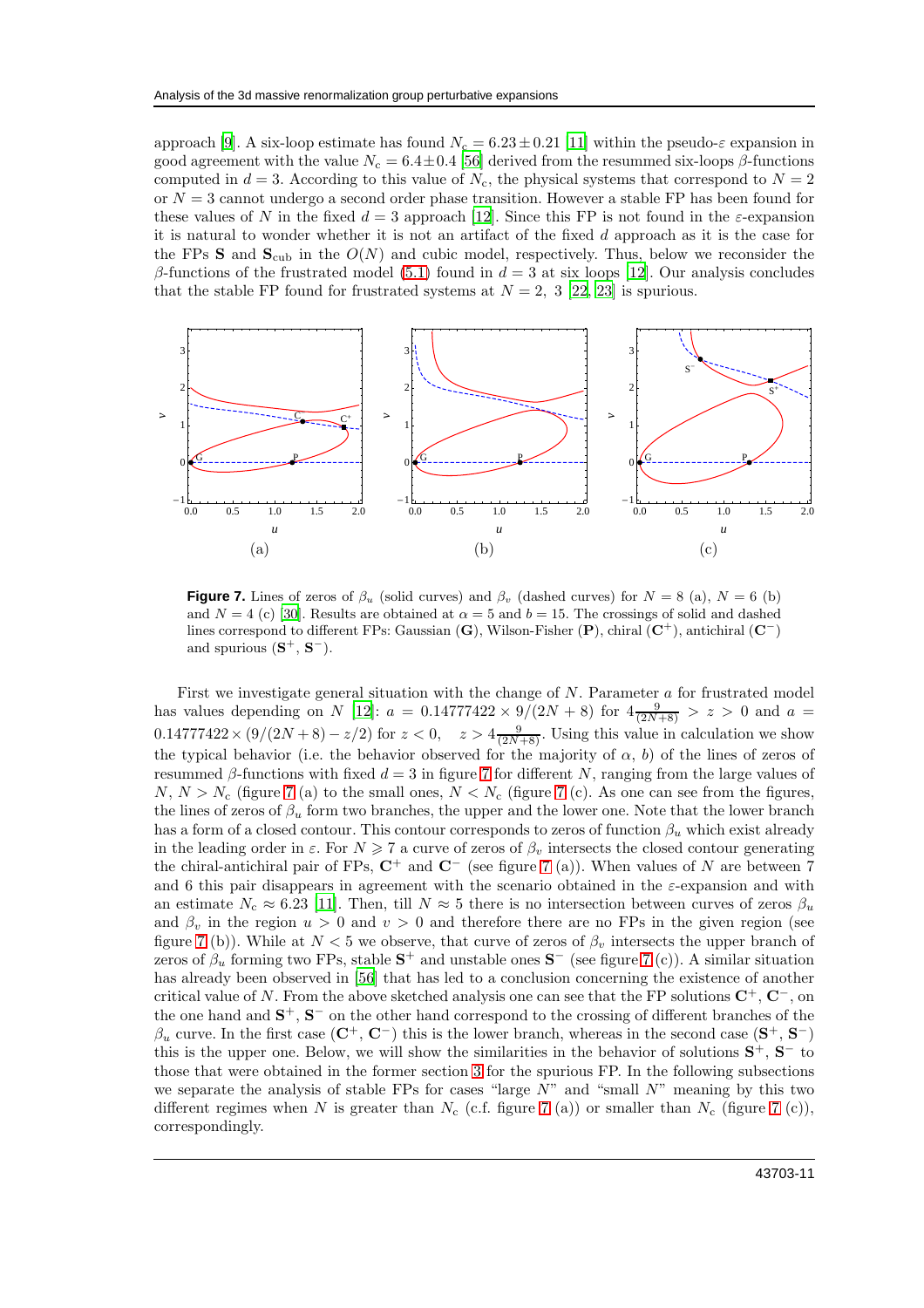#### **5.1. Case of large** N

Similarly to the above analyzed cubic model here we present the results of the analysis for stability exponents at  $d = 3$ . We start with the data obtained for the stable FP  $\mathbb{C}^+$  at  $N > N_c$ . In this case we take  $N = 8$ , therefore  $a = 0.0554$ , and analyze how the exponent  $\omega$  changes with  $\alpha$  and b. We find that the PMS is satisfied at four-, five- and six-loop orders: for suitable values of the parameters b and  $\alpha$  the two exponents  $\omega_1$  and  $\omega_2$  depend weakly on these parameters and are reasonably well converged. This is clear from figure [8,](#page-11-0) where we show the b-dependence of  $\omega_1$  and  $\omega_2$ . Moreover, the difference between the values at five and six loops of, for instance,  $\omega_2$  is small:  $\omega_2(L=6)-\omega_2(L=5) \simeq 0.012$ . Note that our values of  $\omega_1$  and  $\omega_2$  in this case are fully compatible with those obtained in [\[56\]](#page-14-38).



<span id="page-11-0"></span>**Figure 8.** The exponents  $\omega_1(a)$  and  $\omega_2(b)$  at FP of frustrated model for  $N = 8$  as a function of  $b$  at four (grey dashed curves (green online)), five (dark dashed curves (blue online)) and six (solid curves) loops. The dots at each loop-order correspond to a stationary value of  $\omega = \omega(\alpha, b)$ in both  $\alpha$  and b directions at the same time. For  $\omega_1$ :  $\alpha = 5.1$ ,  $b = 14.8$  ( $L = 4$ ),  $\alpha = 7.8$ ,  $b = 17$  $(L = 5), \alpha = 7, b = 12.2$   $(L = 6)$ ; for  $\omega_2$ :  $\alpha = 6.5, b = 27.1$   $(L = 4), \alpha = 7.9, b = 16.4$   $(L = 5)$ ,  $\alpha = 7.5, b = 11.7$   $(L = 6)$ .

These results indicate that the convergence properties of the  $N = 8$  frustrated model are globally similar to those of the physical FPs of the  $O(N)$  and cubic models although very likely less accurate because in the latter case the resummation is less efficient due to the presence of complex symmetry.

#### **5.2. Case of small** N

Now, let us study the peculiarities of the stable FP  $S^+$  in the region  $u > 0, v > 0$  for the physical cases  $N = 2, 3$ . The results obtained at the calculation of  $\omega$  at this FP with variations for b and  $\alpha$  are given in figure [9.](#page-12-1)

As it was noted in [\[12](#page-13-11)], stability exponents attain (in most cases) complex values at  $\text{FP } S^+$  with positive real parts of  $\omega$  indicating a stable focus topology. We, again, take for a the value obtained from the large order analysis [\[12](#page-13-11)]:  $a = 0.1108$  for  $N = 2$  and  $a = 0.095$  for  $N = 3$ . For these values of a and for  $L = 4, 5$  and 6, we find that  $\text{Re}(\omega_1)$  (or equivalently  $\text{Re}(\omega_2)$ ) considered as a function of  $\alpha$  and b is nowhere stationary, even approximately, see figure [9.](#page-12-1) Moreover, at fixed  $\alpha$  and b, the gap between the values of Re( $\omega_1$ ) at two successive loop-orders: Re( $\omega_1$ )(L + 1)− Re( $\omega_1$ )(L), is always large, of order 0.5 for  $N = 2$  and 0.2 for  $N = 3$ , see figure [9.](#page-12-1) Thus neither the PMS nor the PFAC are satisfied for these values of N.

The b-dependence of  $\omega_1$  obtained in figure [9](#page-12-1) shows the similarity with the results for the FP S of the [3](#page-6-0)d  $O(N)$  model (compare with figure 3 (b)) as well as with  $S_{\text{cub}}$  of cubic model (compare with figure [6\)](#page-9-1). From the figure [9](#page-12-1) the bad convergence properties for spurious FP are evident. Also the value of  $\omega$  in FP  $S^+$  decreases when increasing b, just as it was observed for the FP S and  $S<sub>cub</sub>$ .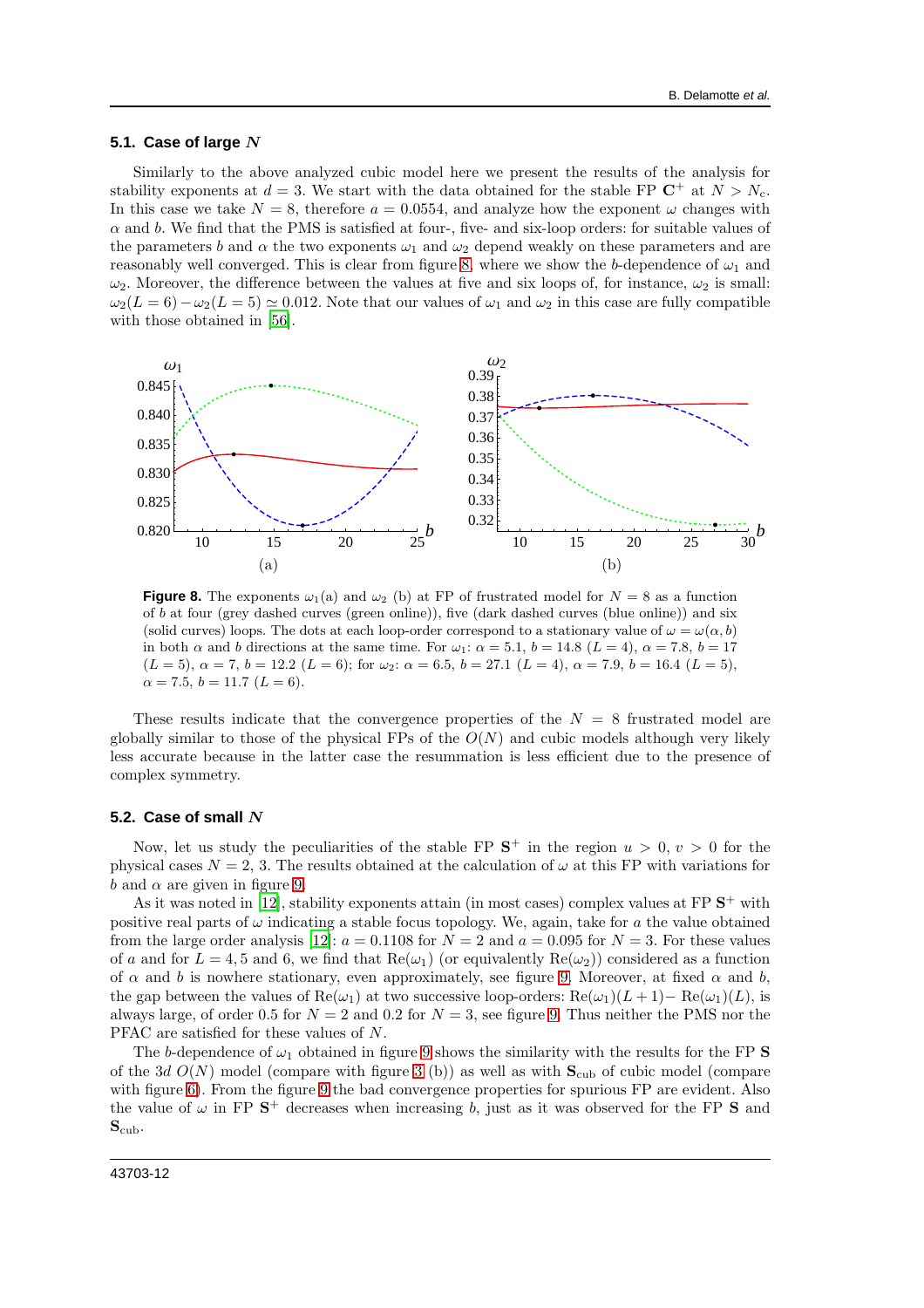

<span id="page-12-1"></span>**Figure 9.** The real part of the exponent  $\omega_1$  in the FP  $S^+$  for  $N = 2$  (a) and  $N = 3$  (b) as a function of b for  $\alpha = 6$  at four (grey dashed curves (green online)), five (dark dashed curves (blue online)) and six (solid curves) loops.

Thus we observe a situation analogous to the previously studied models. Similarly to the physical FPs of these models, for FP  $C^+$  at  $N > N_c$ , we observe good convergent behavior, which is displayed via weak change of exponents and small difference between the results of different loop order. While for FP  $S^+$  at  $N < N_c$  we do not observe the regions of stabilization of critical exponents. The values of stability exponents considerably differ in different orders. Since such properties are characteristic of FP S and  $S_{\text{cub}}$ , this supports the unphysical character of FP S<sup>+</sup>.

# <span id="page-12-0"></span>**6. Conclusions**

The main motivation of the study reported in this paper was to attract attention to some problems that arise in the course of RG analysis of critical behavior of complex Hamiltonians. Being formulated briefly one can state that RG has proven its accuracy when it is used to calculate numerical values of different universal observables that govern the second order phase transition and critical behavior in more general sense. However, sometimes RG is used to prove the occurence of a critical point itself. In such cases, the occurence of stable and reachable FP of a RG transformation is considered to be the proof of a second order phase transition. This is the problem we addressed in our paper. Namely, given that in principle, a non-physical solution may arise in any computational scheme, how could one single-out such solutions from the physical ones?

In particular, several different solutions for FP may be obtained in the analysis of the expressions of  $\beta$ -functions obtained within the perturbative RG as series in coupling constant without use of  $\varepsilon$ - or pseudo- $\varepsilon$  expansions [\[27](#page-14-9), [36](#page-14-18)] directly at fixed space dimension d. It is clear that the number of such solutions increases with an increase of the loop approximation. The way to distinguish between physical and unphysical FPs is resummation procedure, which is expected to eliminate all spurious solutions. However, generally this is not the case. As it follows from the analysis performed in this paper for the  $O(N)$  model, except physical Wilson-Fisher FP, another FP survives. The current knowledge of the properties of  $O(N)$  model at  $d = 3$  excludes the occurence of such FP. Additionally, the obtained FPs clearly differ in their convergent properties. In particular, the behavior of spurious FP is strongly dependent on the fit parameters used in resummation and does not satisfy the principles of convergence (PMS, PFAC). A completely identical picture is observed for the cubic model, whose critical behavior is also known. New (spurious) FP, found for this model by a fixed d approach, demonstrates the same behavior as the spurious FP of  $O(N)$  model.

Although the problem of discerning between physical and unphysical FPs is quite general. Here we address it taking as an example the phase transition for the model of frustrated magnets. The question of order of phase transition in such systems remains unclear. The experimental results make it possible to divide the conditionally tested materials into two groups that differ by their critical exponents. The feature of one group is negative exponent  $\eta$ , while the scaling relations are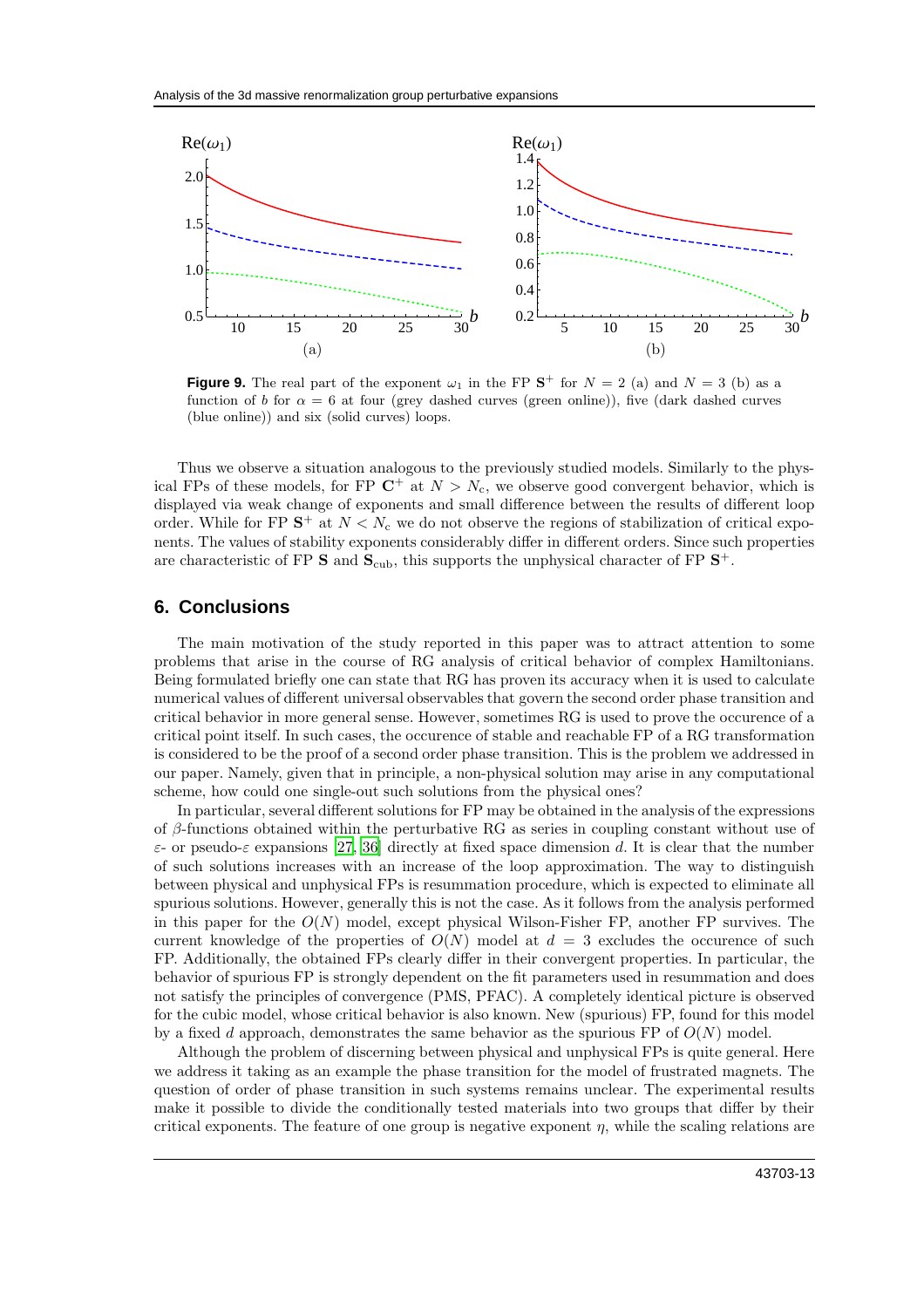violated for the critical exponents of the other group (see review in [\[9](#page-13-8)]). Both phenomena should not occur at the second order phase transition. Recent numerical simulations give evidence of the first order phase transition for frustrated systems [\[57](#page-14-39)[–61](#page-15-1)]. The RG investigations based on the ε- and pseudo-ε-expansions [\[11,](#page-13-10) [16,](#page-14-0) [17](#page-14-37)] indicate the absence of the second order phase transition within  $\phi^4$  theory for a frustrated model at physical values  $N = 2$  and  $N = 3$ . This was corroborated within NPRG  $[9, 19-21]$  $[9, 19-21]$  $[9, 19-21]$ . However, in the RG analysis at fixed d with application of resummation procedures a stable FP was found at  $N = 2, 3$ , but only starting from four-loop approximation [\[12\]](#page-13-11). Since the topology of this FP is stable focus, the difference in the experimental data was explained by an approach of RG flows to this focus.

The properties of such FP were already checked within the minimal subtraction scheme [\[22](#page-14-4), [23\]](#page-14-5), which makes it possible to continuously follow the behavior of the FPs with the change of space dimension from  $d = 3$  to  $d = 4$ , where only Gaussian FP describes the physics of a system. There, it was shown that the spurious FP found at  $d = 3$  persists at  $d = 4$  as well. Such an observation enabled us to assume that this FP is an unphysical one.

In the present study the expressions obtained in the massive scheme at  $d = 3$  are used. Therefore, it is impossible to trace them to  $d = 4$  by continuous change of d. However, the analysis we performed here shows that stable FPs obtained for values  $N = 2$ , 3 on the one hand and for the values higher than the critical value  $N_c$  one the other hand, differ in their behavior in respect to a variation of fit parameters of the resummation procedure. While for values of  $N > N_c$  reliable results may be chosen by principles of convergence, for  $N < N_c$  a strong dependence of FPs behavior on the resummation parameters does not make it possible to apply these principles. The latter fact serves as an argument to consider FPs for  $N < N_c$  to be unphysical ones.

# **Acknowledgements**

We thank Prof. A. Prykarpatsky and Prof. D. Sankovich for an invitation to submit a paper to this Festschrift. It is our special pleasure to congratulate Prof. Nikolai N. Bogolubov (Jr.) on the occasion of his jubilee and to wish him many years of fruitful and satisfying scientific activity.

We wish to acknowledge the CNRS–NAS Franco-Ukrainian bilateral exchange program. This work was supported in part by the Austrian Fonds zur Förderung der wissenschaftlichen Forschung under Project No. P19583–N20.

### **References**

- <span id="page-13-0"></span>1. Wilson K.G., Kogut J., Phys. Rep., 1974, 12, 75.
- <span id="page-13-1"></span>2. Br´ezin E., Le Guillou J.C., Zinn-Justin J. – In: Domb C., Green M.S. (Eds.), Phase Transitions and Critical Phenomena, Vol. 6. Academic Press, London, 1976, p. 127; Amit D.J., Field Theory, the Renormalization Group, and Critical Phenomena. World Scientific, Singapore, 1989; Zinn-Justin J., Quantum Field Theory and Critical Phenomena. Oxford University Press, 1996; Kleinert H., Schulte-Frohlinde V., Critical Properties of  $\phi^4$ -Theories. World Scientific, Singapore, 2001.
- <span id="page-13-2"></span>3. Guida R., Jinn-Justin J., J. Phys. A, 1998, 31, 8103.
- <span id="page-13-3"></span>4. de Gennes P.-G., Scaling Concepts in Polymer Physics. Cornell University Press, Ithaca, NY, 1979.
- <span id="page-13-4"></span>5. Pelissetto A., Vicari E., Phys. Rep., 2002, 368, 549.
- <span id="page-13-5"></span>6. Aharony A., Phys. Rev.B, 8, 1973, 4270; Aharony A. – In: Phase Transitions and Critical Phenomena, ed. by Domb C. and Lebowitz J. Academic Press, New York, 1976, Vol. 6, p. 357.
- <span id="page-13-6"></span>7. Folk R., Holovatch Yu., Yavors'kii T., Physics-Uspekhi, 2003, 46, 169 [Uspekhi Fizicheskikh Nauk, 2003, 173, 175]; Preprint arXiv: cond-mat/0106468.
- <span id="page-13-7"></span>8. Dudka M., Folk R., Holovatch Yu., J. Magn. Magn. Mater., 2005, 294, 305.
- <span id="page-13-8"></span>9. Delamotte B., Mouhanna D., Tissier M., Phys. Rev. B, 2004, 69, 134413.
- <span id="page-13-9"></span>10. Dudka M., Holovatch Yu., Yavors'kii T., J. Phys. A, 2004, 37, 1.
- <span id="page-13-10"></span>11. Holovatch Yu., Ivaneiko D., Delamotte B., J. Phys. A, 2004, 37, 3569.
- <span id="page-13-11"></span>12. Pelissetto A., Rossi P., Vicari E., Phys. Rev. B, 2001, 63, 140414.
- 13. Pelissetto A., Rossi P., Vicari E., Phys. Rev. B, 2001, 65, 020403.
- <span id="page-13-13"></span>14. Calabrese P., Parruccini P., Pelissetto A., Vicari E., Phys. Rev. B, 2004, 70, 174439.
- <span id="page-13-12"></span>15. Calabrese P., Parruccini P., Sokolov A.I., Phys. Rev. B, 2002, 66, 180403.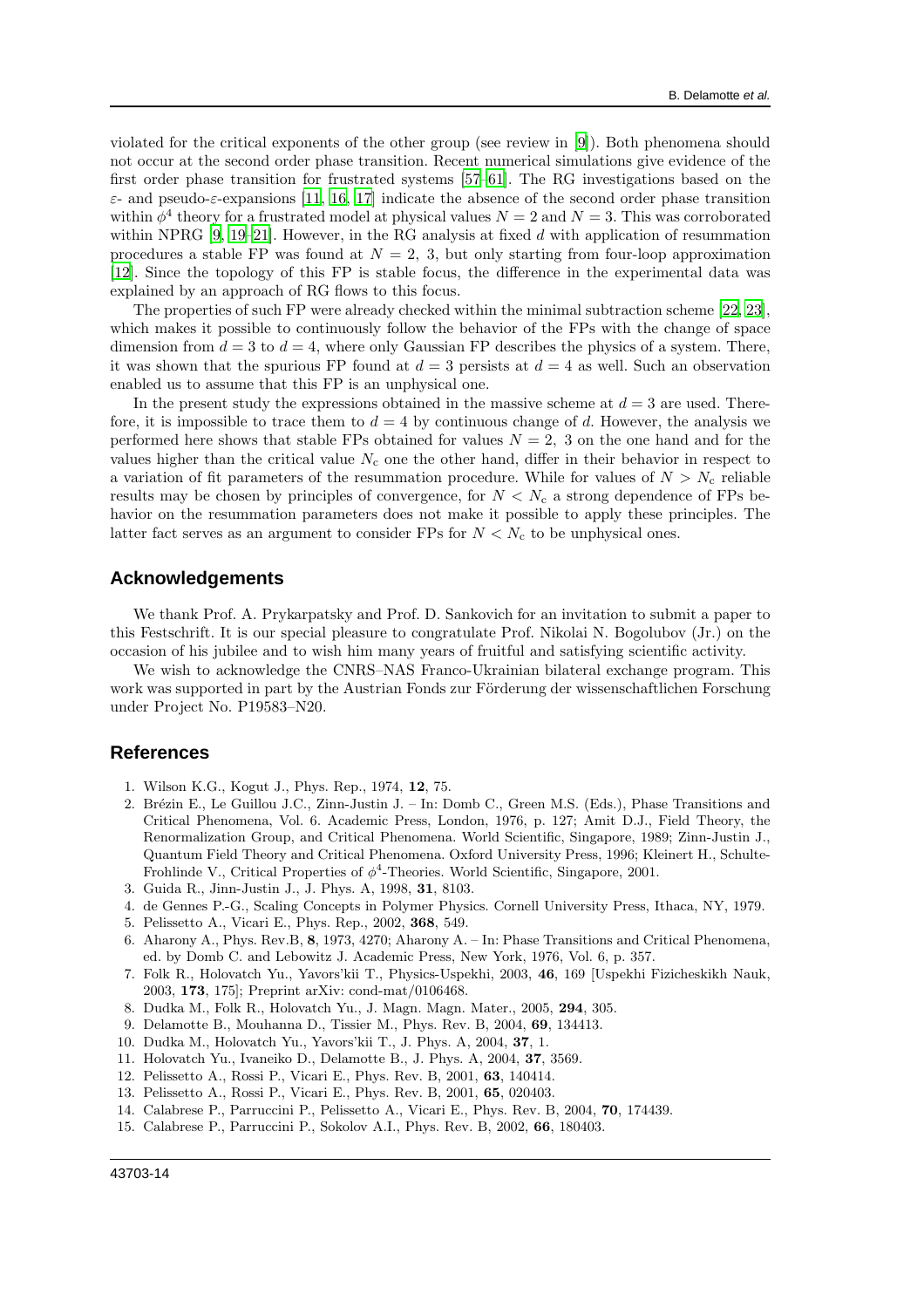- <span id="page-14-0"></span>16. Kawamura H., Phys. Rev. B, 1988, 38, 4916.
- <span id="page-14-37"></span>17. Antonenko S.A., Sokolov A.I., Varnashev K.B., Phys. Lett. A, 1995, 208, 161.
- <span id="page-14-1"></span>18. Calabrese P., Parruccini P., Nucl. Phys. B, 2004, 679, 568.
- <span id="page-14-2"></span>19. Tissier M., Mouhanna D., Delamotte B., Phys. Rev. B, 2000, 61, 15327.
- 20. Tissier M., Delamotte B., Mouhanna D., Phys. Rev. Lett., 2000, 84, 5208.
- <span id="page-14-3"></span>21. Tissier M., Delamotte B., Mouhanna D., Phys. Rev. B, 2003, 67, 134422.
- <span id="page-14-4"></span>22. Delamotte B., Holovatch Yu, Ivaneyko D., Mouhanna D., Tissier M., Preprint arXiv: condmat/0609285.
- <span id="page-14-5"></span>23. Delamotte B., Holovatch Yu, Ivaneyko D., Mouhanna D., Tissier M., J. Stat. Mech., 2008, P03014.
- <span id="page-14-6"></span>24. Delamotte B., Dudka M., Holovatch Yu, Mouhanna D., Phys. Rev. B, 2010, 82, 104432; Preprint arXiv: 1009.1492.
- <span id="page-14-7"></span>25. Pelissetto A., Rossi P., Vicari E., Phys.Rev. B, 2001, 63, 140414; Pelissetto A,. Rossi P., Vicari E., Preprint arXiv: cond-mat/0007389.
- <span id="page-14-8"></span>26. 't Hooft G., Veltman M. Nucl. Phys. B, 1972, 44, 189; 't Hooft G., Nucl. Phys. B, 1973, 61, 455.
- <span id="page-14-9"></span>27. Parisi G., In: Proceedings of the Cargrése Summer Scool, 1973 unpublished; Parisi G., J. Stat. Phys, 1980, 23, 49.
- <span id="page-14-10"></span>28. Wilson K.G., Fisher M.E., Phys. Rev. Lett., 1972, 28, 240.
- <span id="page-14-11"></span>29. Kleinert H., Neu J., Schulte-Frohlinde V., Chetyrkin K.G., Larin S.A. Phys. Lett. B, 1991, 272, 39; Erratum: Phys. Lett. B, 1993, 319, 545.
- <span id="page-14-12"></span>30. Here and below we use the normalization of couplings and β-functions in which the coefficient of the one-loop contribution in β-functions equals -1
- <span id="page-14-13"></span>31. Antonenko S.A. and Sokolov A.I., Phys. Rev E, 1995, 51, 1894.
- <span id="page-14-14"></span>32. Nickel B.G. (unpublished) see Ref. 19 in [\[33](#page-14-15)].
- <span id="page-14-15"></span>33. Le Guillou J.C. and Zinn-Justin J., Phys. Rev. B, 1980, 21, 3976.
- <span id="page-14-16"></span>34. Kenna R., Lang C.B., Nucl. Phys. B, 1993, 393, 461.
- <span id="page-14-17"></span>35. Suslov I.M., Preprint arXiv: 0806.0789.
- <span id="page-14-18"></span>36. Schloms R., Dohm V., Europhys. Lett., 1987, 3, 413; Schloms R., Dohm V., Nucl. Phys. B, 1989, 328, 639.
- <span id="page-14-19"></span>37. We omit the case of one-loop degenerated β-functions, as in the diluted Ising model. In such cases the two loop contibutios should be taken into account and Wilson-Fisher FP is found in the powers of  $\sqrt{\varepsilon}$ . See e.g. [\[7](#page-13-6)]
- <span id="page-14-20"></span>38. Hardy G.H., Divergent Series, Oxford, 1948.
- <span id="page-14-21"></span>39. Baker G.A., Nickel B.G., Green M.S. and Meiron D.I., Phys. Rev. Lett., 1976, 36, 1351; Baker G.A., Nickel B.G., Meiron D.I., Phys. Rev. B, 1978, 17, 1365.
- <span id="page-14-22"></span>40. Holovatch Yu., Shpot M., J. Stat. Phys., 1992, 66, 867; Holovatch Yu., Krokhmal's'kii T., J. Math. Phys., 1994, 35, 3866; Holovatch Yu. and Yavors'kii T., J. Stat. Phys., 1998, 93, 785; Shpot M., Condens. Matter Phys., 2010, 13, 13101.
- <span id="page-14-23"></span>41. Baker G.A., Jr., Graves-Morris P.R., Padé Approximants, Cambridge Univ. Press, New York, 1996.
- <span id="page-14-24"></span>42. Holovatch Yu., Blavats'ka V., Dudka M., Ferber C. V., Folk R., Yavors'kii T., Int. J. Mod. Phys. B, 2002, 16, 4027.
- <span id="page-14-25"></span>43. Kazakov D.I., Tarasov O.V., Shirkov D.V., Theor. Math. Phys., 1979, 38, 15.
- <span id="page-14-26"></span>44. Mudrov A.I., Varnashev K.B., Phys. Rev. E, 1998, 58, 5371.
- <span id="page-14-27"></span>45. Lipatov L.N. Zh.Éksp. Teor. Fiz., 1977, 72, 411. [ Sov. Phys. JETP, 1977, 45, 216].
- <span id="page-14-28"></span>46. Br´ezin E., Le Guillou J.C., Zinn-Justin J., Phys. Rev. D, 1977, 15, 1544; Phys. Rev. D, 1977, 15, 1558.
- <span id="page-14-29"></span>47. Folk R., Holovatch Yu. and Yavors'kii T., Phys. Rev. B, 2000, 62, 12195; Erratum: ibid. 2001, 63, 189901.
- <span id="page-14-30"></span>48. Carmona J.M., Pelissetto A., Vicari E., Phys. Rev. B, 2000, 61, 15136.
- <span id="page-14-31"></span>49. Calabrese P., Pelissetto A., Vicari E., Phys. Rev. B, 2003, 67, 024418.
- <span id="page-14-32"></span>50. Tissier M., Mouhanna D., Vidal J., Delamotte B., Phys. Rev. B, 2002, 65, 140402.
- <span id="page-14-33"></span>51. Itakura M., Phys. Rev. B, 1999, 60, 6558.
- <span id="page-14-34"></span>52. Value of  $\omega_2$  is reported in the erratum [\[47\]](#page-14-29) as smallest stability exponent, while value for largest  $\omega_1$ is in the main reference [\[47](#page-14-29)].
- <span id="page-14-35"></span>53. Garel T., Pfeuty P., J. Phys. C: Solid St. Phys., 1976 , 9, L245.
- 54. Bailin D., Love A., Moore M.A., J. Phys. C: Solid State Phys., 1977, 10, 1159.
- <span id="page-14-36"></span>55. Yosefin M., Domany E., Phys. Rev. B, 1985, 32, 1778.
- <span id="page-14-38"></span>56. Calabrese P., Parruccini P., Sokolov A.I., Phys. Rev. B, 2003, 68, 094415.
- <span id="page-14-39"></span>57. Itakura M., J. Phys. Soc. Jap., 2003, 72, 74.